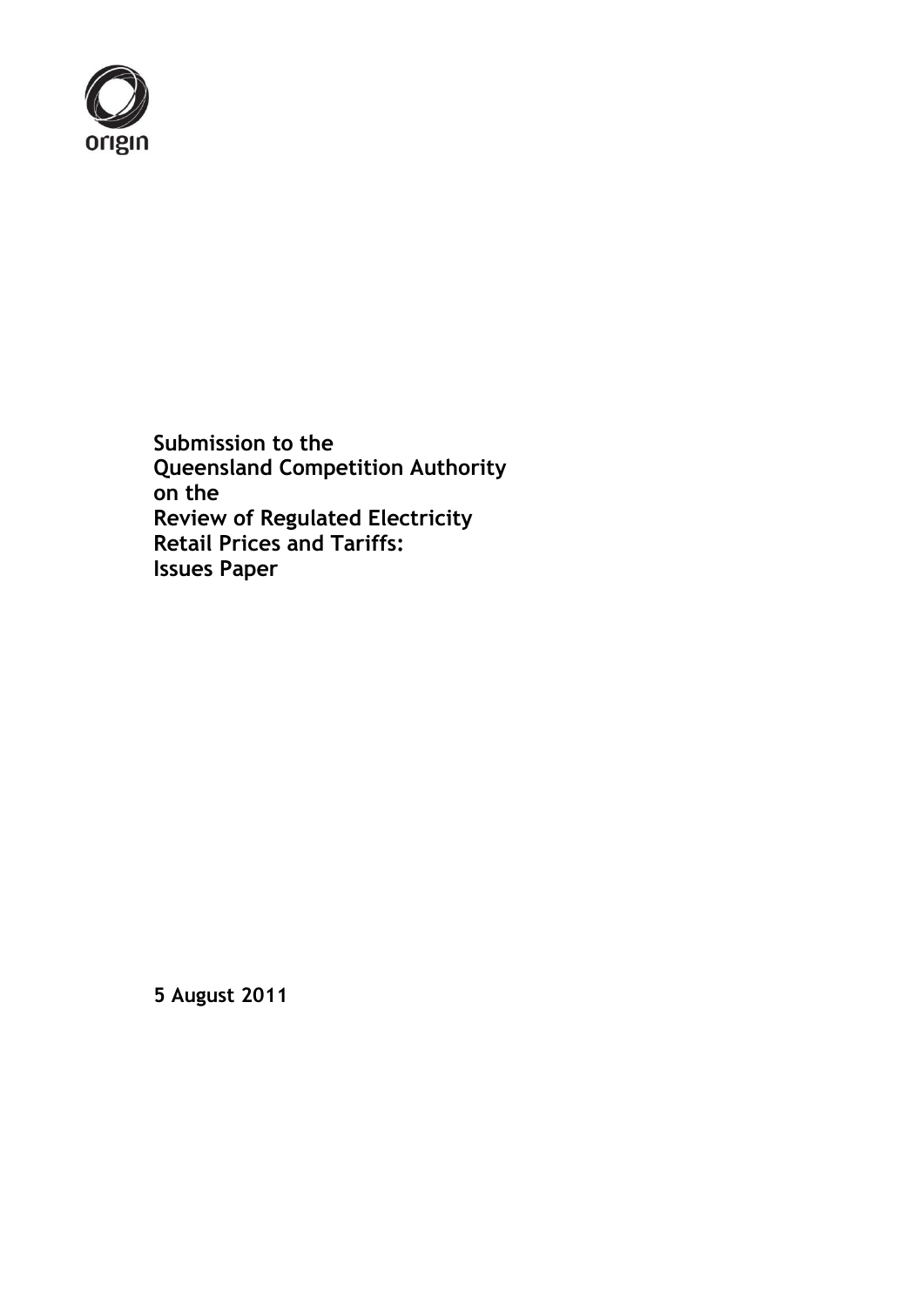# **Contents**

| 1. |                                                                                                             |                                                                                                                                                                     |  |  |  |  |
|----|-------------------------------------------------------------------------------------------------------------|---------------------------------------------------------------------------------------------------------------------------------------------------------------------|--|--|--|--|
| 2. |                                                                                                             |                                                                                                                                                                     |  |  |  |  |
|    | 2.1                                                                                                         |                                                                                                                                                                     |  |  |  |  |
|    | 2.2                                                                                                         | Process for passing through network costs 6                                                                                                                         |  |  |  |  |
|    | 2.3                                                                                                         | Maintaining alignment of retail and network tariffs7                                                                                                                |  |  |  |  |
| 3. |                                                                                                             |                                                                                                                                                                     |  |  |  |  |
|    | 3.1                                                                                                         |                                                                                                                                                                     |  |  |  |  |
|    | 3.2<br>3.2.1<br>3.2.2<br>3.2.3<br>3.2.4<br>3.2.5<br>3.3<br>3.4<br>3.4.1<br>3.4.2<br>3.4.3<br>3.4.4<br>3.4.5 | Determining a Suitable Hedging Strategy  11<br>Timing and Treatment of Forward Contract Purchasing  14<br>NEM participation fees and ancillary services charges  23 |  |  |  |  |
| 4. |                                                                                                             |                                                                                                                                                                     |  |  |  |  |
|    | 4.1                                                                                                         |                                                                                                                                                                     |  |  |  |  |
|    | 4.2                                                                                                         | Retail Operating Cost Categories  26                                                                                                                                |  |  |  |  |
|    | 4.3                                                                                                         | Calculating Retail Operating Costs  27                                                                                                                              |  |  |  |  |
|    | 4.4                                                                                                         | Customer Acquisition and Retention Costs  29                                                                                                                        |  |  |  |  |
|    | 4.5                                                                                                         |                                                                                                                                                                     |  |  |  |  |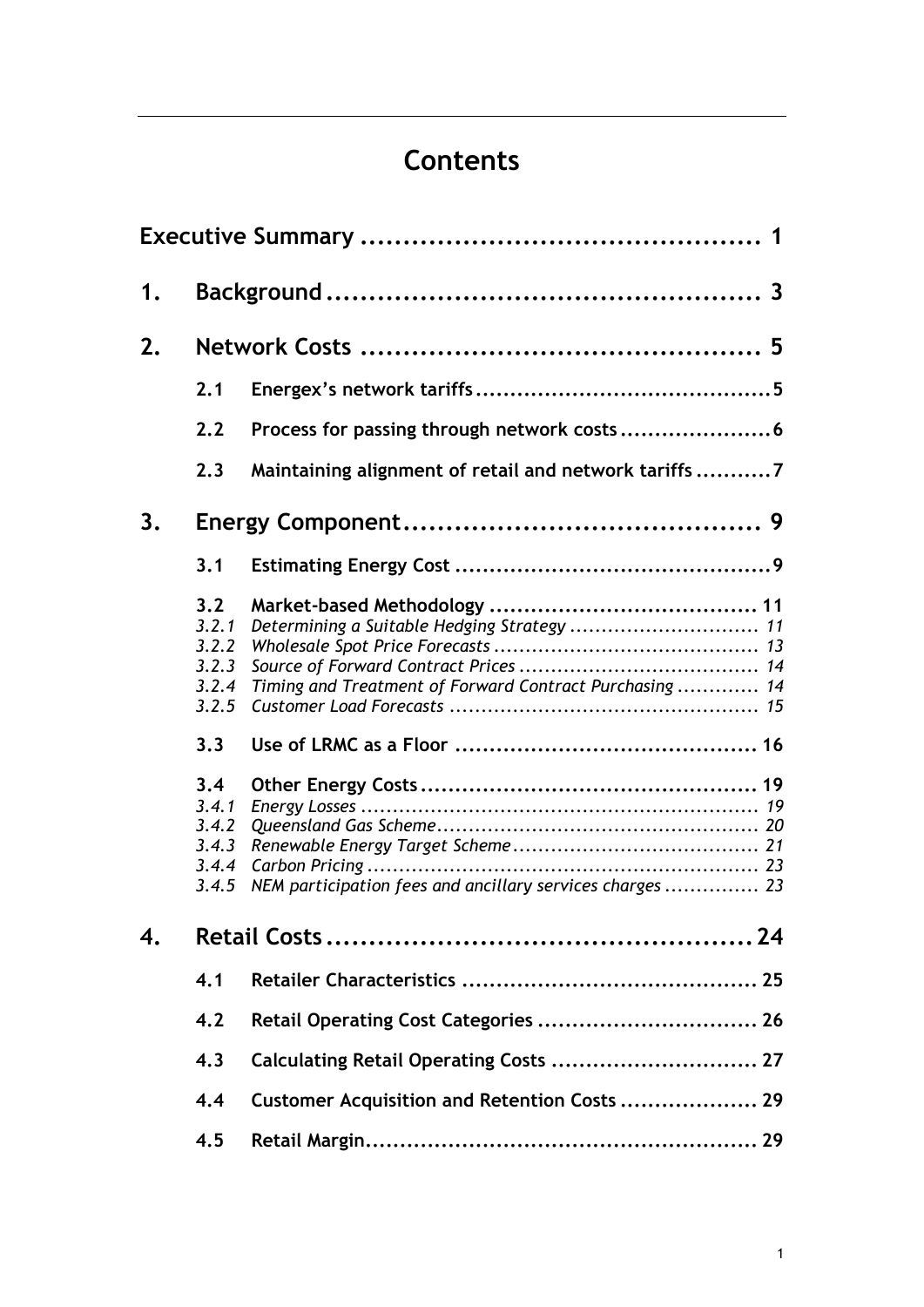| 5. |     |                                                     |  |  |
|----|-----|-----------------------------------------------------|--|--|
|    | 5.1 | Allocating R costs to customer groups 32            |  |  |
|    | 5.2 | Determining the Fixed and Variable R Components  33 |  |  |
|    | 5.3 |                                                     |  |  |
|    |     |                                                     |  |  |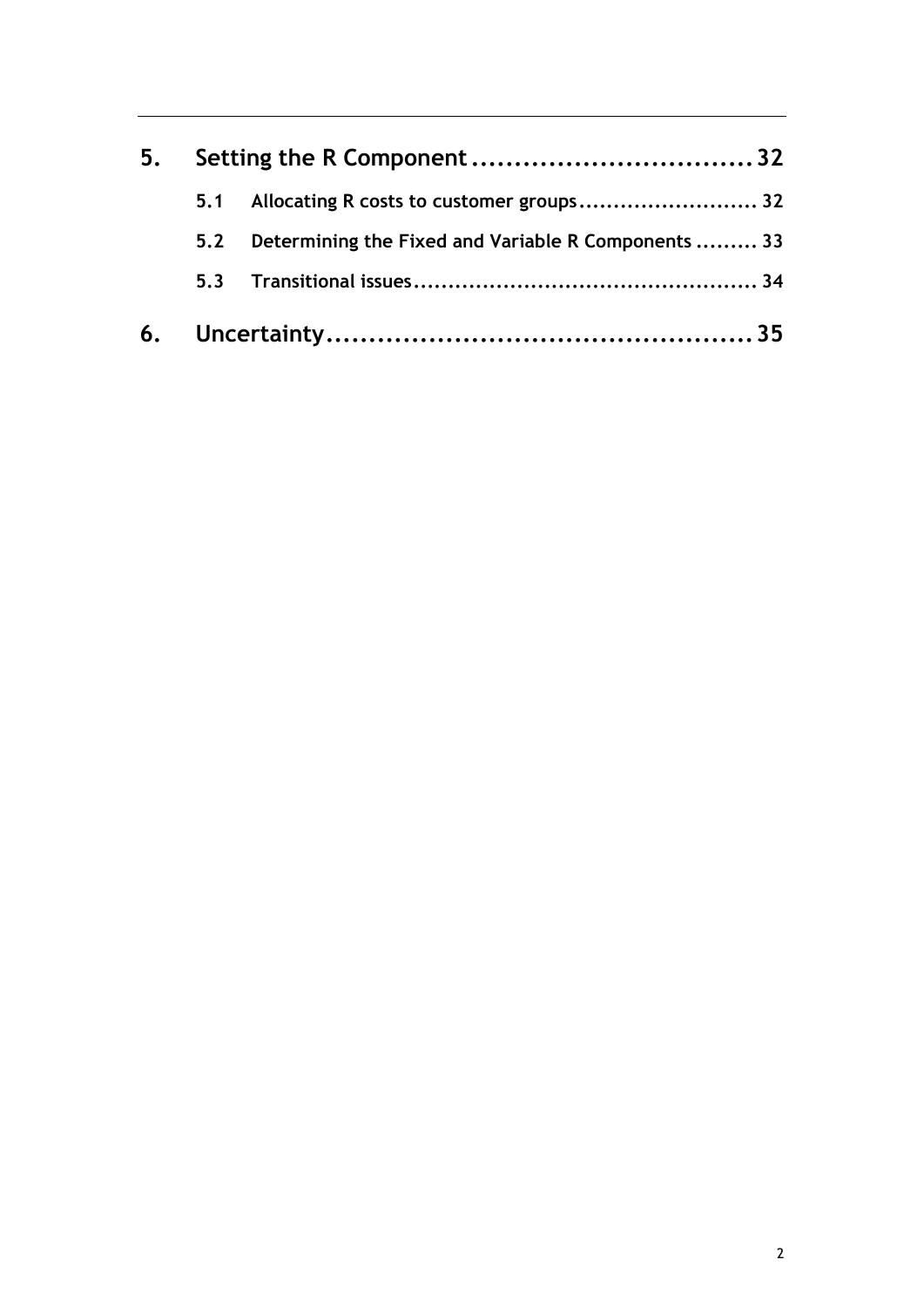## <span id="page-3-0"></span>**Executive Summary**

Origin takes the view that the review of regulated electricity retail tariffs in Queensland can have a positive impact on the energy market in Queensland by providing tariffs that:

- are cost reflective;
- signal efficient use of electricity; and
- promote a competitive retail electricity market.  $\bullet$

However, Origin believes that in order for the review to successfully achieve these benefits the Queensland Competition Authority's (QCA's) methodology must observe some fundamental principles:

- the estimation of wholesale energy costs must use the higher of a market based methodology and the long run marginal cost (LRMC) for Queensland generation;
- the carbon price must be appropriately incorporated into the calculation of energy costs and greenhouse abatement schemes;
- the allowance for retail operating cost and customer acquisition costs need to escalated from current levels on a fixed annual basis;
- the development of Energex network tariffs must be finalised prior to the QCA determining the R component of the bundled tariffs; and
- there needs to be full cost recovery of the small-scale renewable energy scheme (SRES) compliance costs that were incurred in 2011-12 but were denied due to the limitations of the BRCI method.

In Origin's view, the key determining factor in getting cost-reflective tariffs will be an appropriate estimate of the energy cost allowance given 40 per cent of the electricity tariff is driven by the cost of energy. Failure to make appropriate allowance will ensure that the cost-reflective objective is not achieved.In this submission, Origin highlights that the current method setting for setting retail tariffs has encouraged its investment in Queensland generation due to the certainty of regulated tariff levels, including the link to LRMC. Consequently, continuing to incorporate LRMC, in this case as the floor for the energy purchase cost allowance, is essential so that the tariffs will support both:

- price certainty for retailers from year to year despite still being subject to the limits of a price setting mechanism; and
- the long term interest of consumers and energy security by providing support for investment in generation capacity and ensuring future customer demand is met.

Origin would also highlight that the use of the LRMC as the floor to the energy cost allowance will resolve the biggest issue that the QCA will face in setting tariffs for 2012-13, that is, there is almost no market for electricity in 2012-13 on which the QCA can base its preferred market-based approach for estimating the wholesale energy cost.

Origin would also propose that the preferred approach for determining a representative retailer's costs is utilising the current Queensland retail operating cost benchmark<sup>1</sup> as the starting point. This is preferred for consistency and because recent benchmarking decisions have strongly relied on New South Wales benchmarks which industry has generally identified as not representative of the costs a new entrant would expect to incur now and in the near future.

-

<sup>1</sup> QCA, Final decision re: BRCI for Notified Prices 2011-12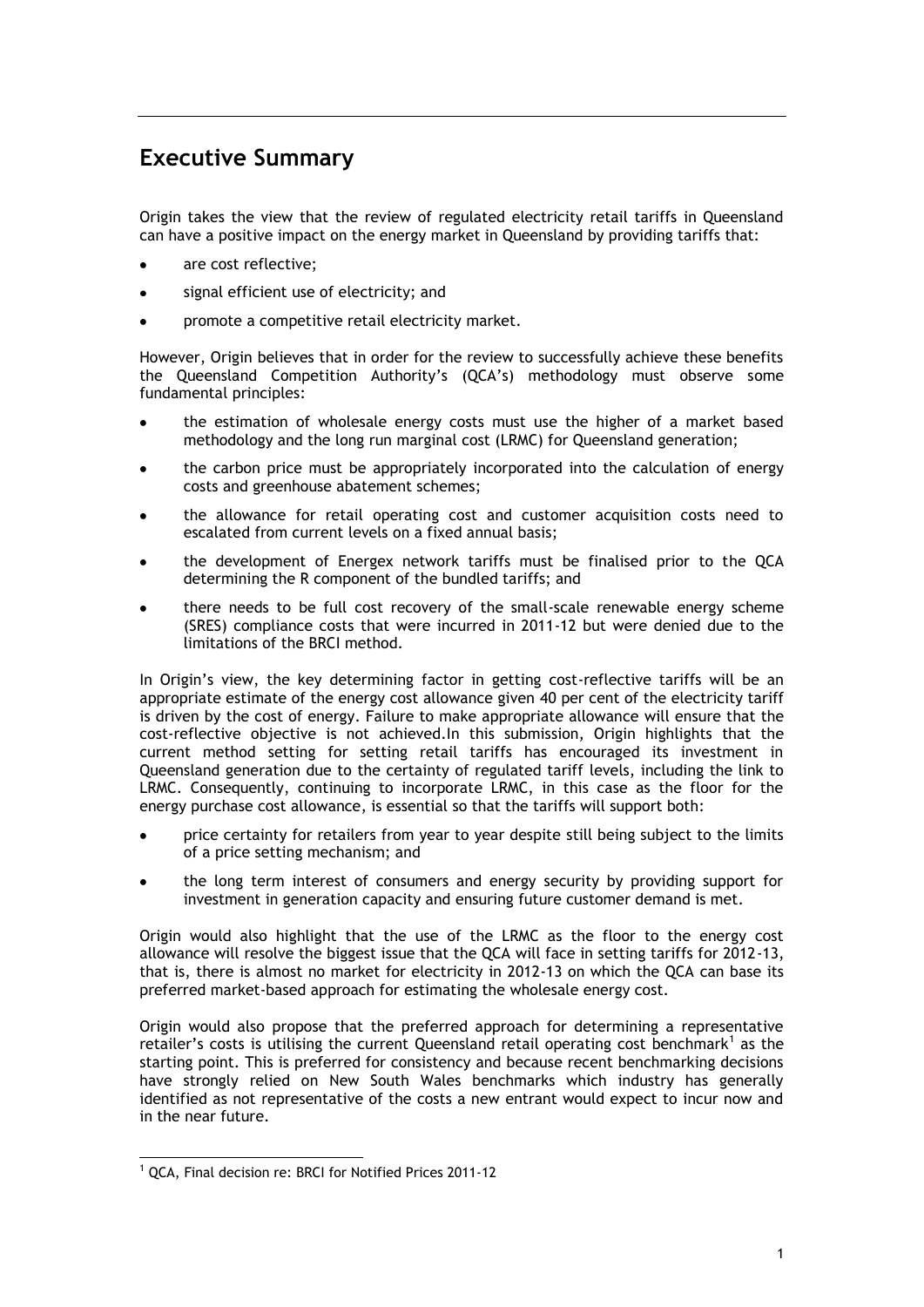To give the QCA confidence in its own benchmark, Origin believes the QCA could construct an indicative retail operating cost for a representative retailer based on indicative data provided by retailers. Origin is certainly willing to provide such supporting data.

Finally, Origin notes that the QCA has queried the need for a mechanism to account for unexpected regulatory changes that may materially impact on future costs during the course of a financial year. The QCA specifically refers to the costs of the small-scale renewable energy scheme (SRES) that retailers were incurring from January 2011 but were not recognised in retail tariffs until July 2011. In a similar vein, the costs for SRES that the QCA included in the 2011-12 retail tariffs have now been shown to be significantly underestimated. Retailers would have been reimbursed for this additional cost in 2012-13 through the self-correcting nature of the benchmark retail cost index (BRCI). However, with the change in methodology to an N+R methodology this will no longer occur automatically as expected. As such, Origin believes the new tariff price must include the balance of SRES compliance costs for 2011-12 if the QCA is to be consistent. This balance will be the difference between the 9 per cent estimated by ACIL Tasman for the 2012 STP and the binding 2012 STP published by ORER later this year.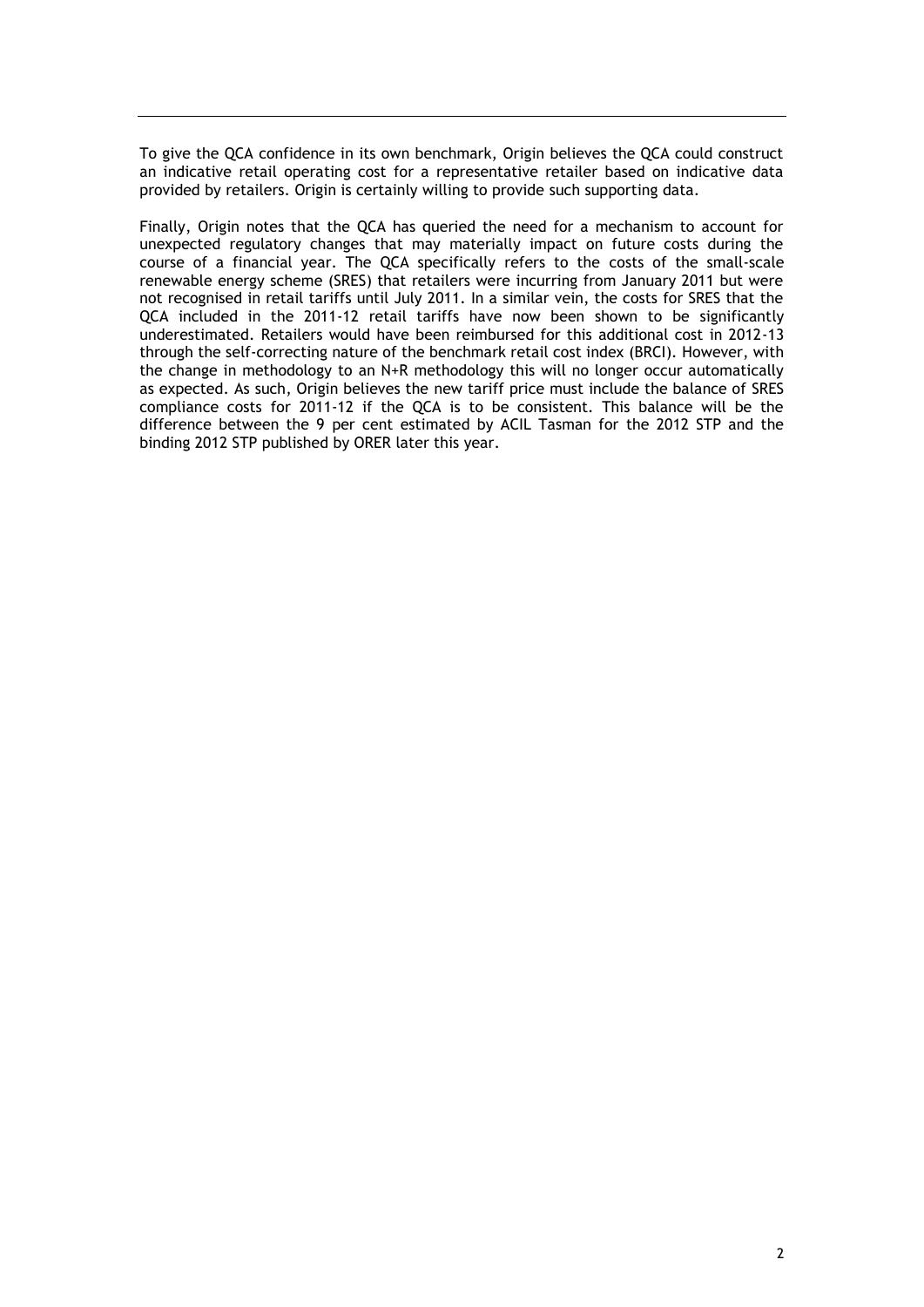## <span id="page-5-0"></span>**1. Background**

On the 26 June 2009, the Queensland Premier and Treasurer directed the Queensland Competition Authority (QCA) to review electricity pricing in Queensland. Origin Energy (Origin) participated in that review and was generally in agreement with the QCA's findings that:

- the benchmark retail cost index (BRCI) methodology had a number of flaws;
- the current retail electricity tariffs were unlikely to reflect the costs of supply;
- an alternative network  $(N)$  + retail  $(R)$  pricing approach would offer significant improvements to cost reflectivity compared to the existing BRCI methodology; and
- network and retail electricity tariffs should be aligned.

On 11 May 2011, the Minister for Finance and the Arts and Acting Treasurer and Minister for State Development and Trade (the Minister) made a Ministerial Direction requiring the QCA to investigate and report on:

- an alternative retail electricity pricing methodology for the determination of the cost components under an N + R approach; and
- an alternate set of retail electricity tariffs, based on an N+R approach, which could be applied from 1 July 2012.

Origin welcomes further progress towards cost reflective retail electricity tariffs and as a result, more effective competition in the Queensland energy market. Origin therefore notes that some of the policy decisions encapsulated within the directive will have an immediate positive impact on the market from 1 July 2012 including that:

- large non-residential customers in Energex's network area who consume over 100 MW hours per annum will no longer have access to regulated tariffs;
- all obsolete and declining block tariffs will be removed from the tariff schedule; and
- all retail tariffs will be aligned to a relevant network tariff.

In addition, Origin recognises the overarching objective that all tariffs are to be costreflective but notes that this may exclude:

- the transitional arrangements for customers who were on obsolete and declining block tariffs;
- the transitional arrangements for customers on farming and irrigation tariffs who may be required to move from one tariff to another;
- the voluntary cost-reflective time-of-use tariff for domestic customers given that any customer who chooses to transfer to this tariff will be permitted to transfer back to the standard regulated tariff for domestic customers at any time; and
- a tariff for any continuously operating traffic signals installed on a road.

Although there are likely to be customer impacts within this tariff reform process which may require some transition, Origin would encourage the minimal use of such arrangements if this large and complex process is to be completed effectively.

Finally, and most importantly, Origin notes that although the Directive specifically requires the QCA to investigate on two specific matters:

- the retail pricing methodology for determining the N and R cost components; and
- the actual alternate set of retail tariffs based on N+R;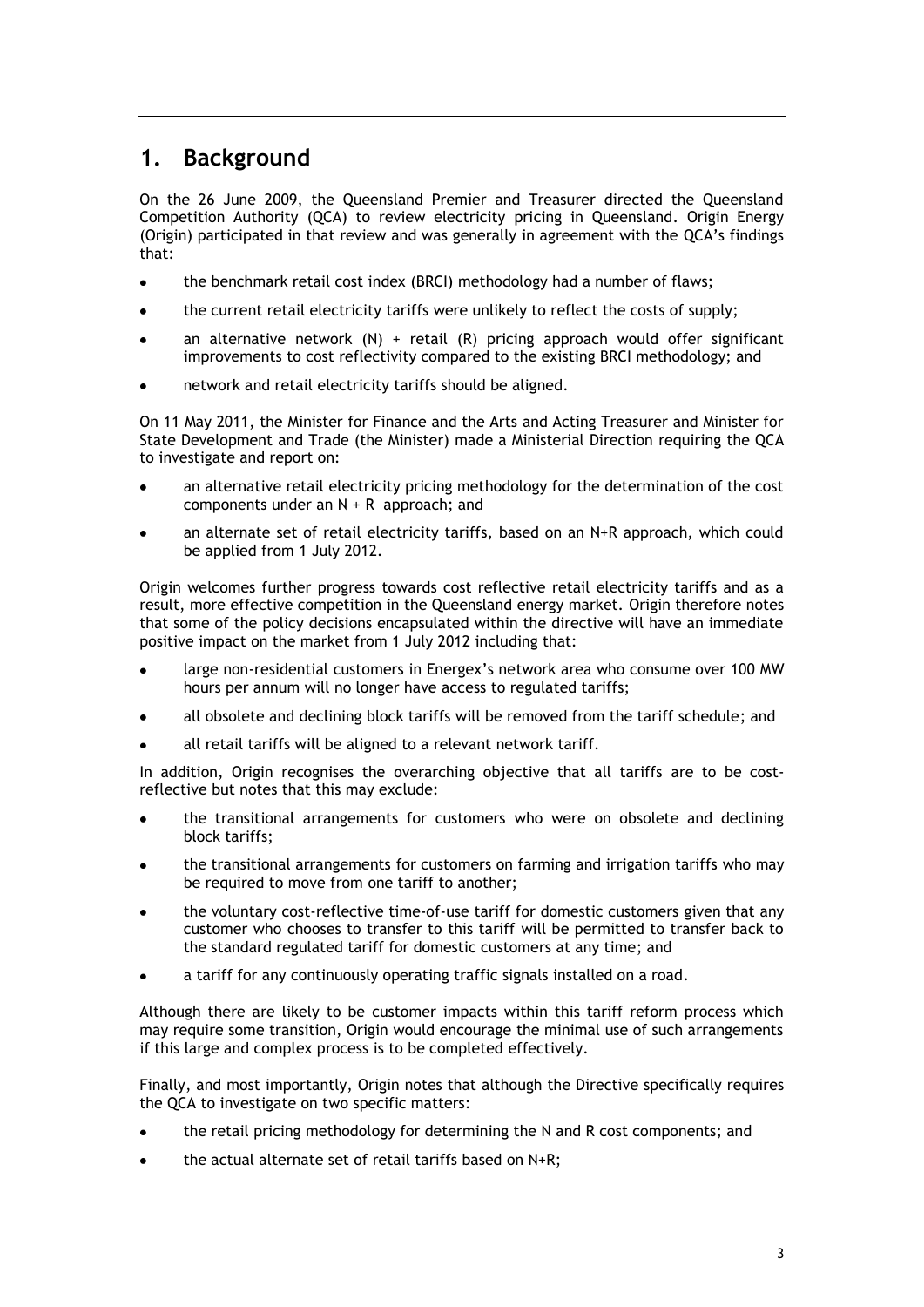it has only requested a Draft Report by March 2012 and the Final Report by 31 May 2012.

Although the QCA's Issues Paper addresses both of these matters, it is clear that an actual set of retail tariffs (even in draft form) cannot be prepared in time for March 2012 until the retail pricing methodology is consulted upon and finalised.

The QCA has indicated that it will be providing as much public consultation as possible given the time constraints but Origin would like a clear indication that a draft report outlining the proposed retail pricing methodology will be provided for comment before a method is selected in any Final Decision. Origin would expect that this consultation be concluded before the end of 2011 in order to provide the QCA sufficient time to implement the methodology and prepare a draft of indicative retail tariffs by March 2012.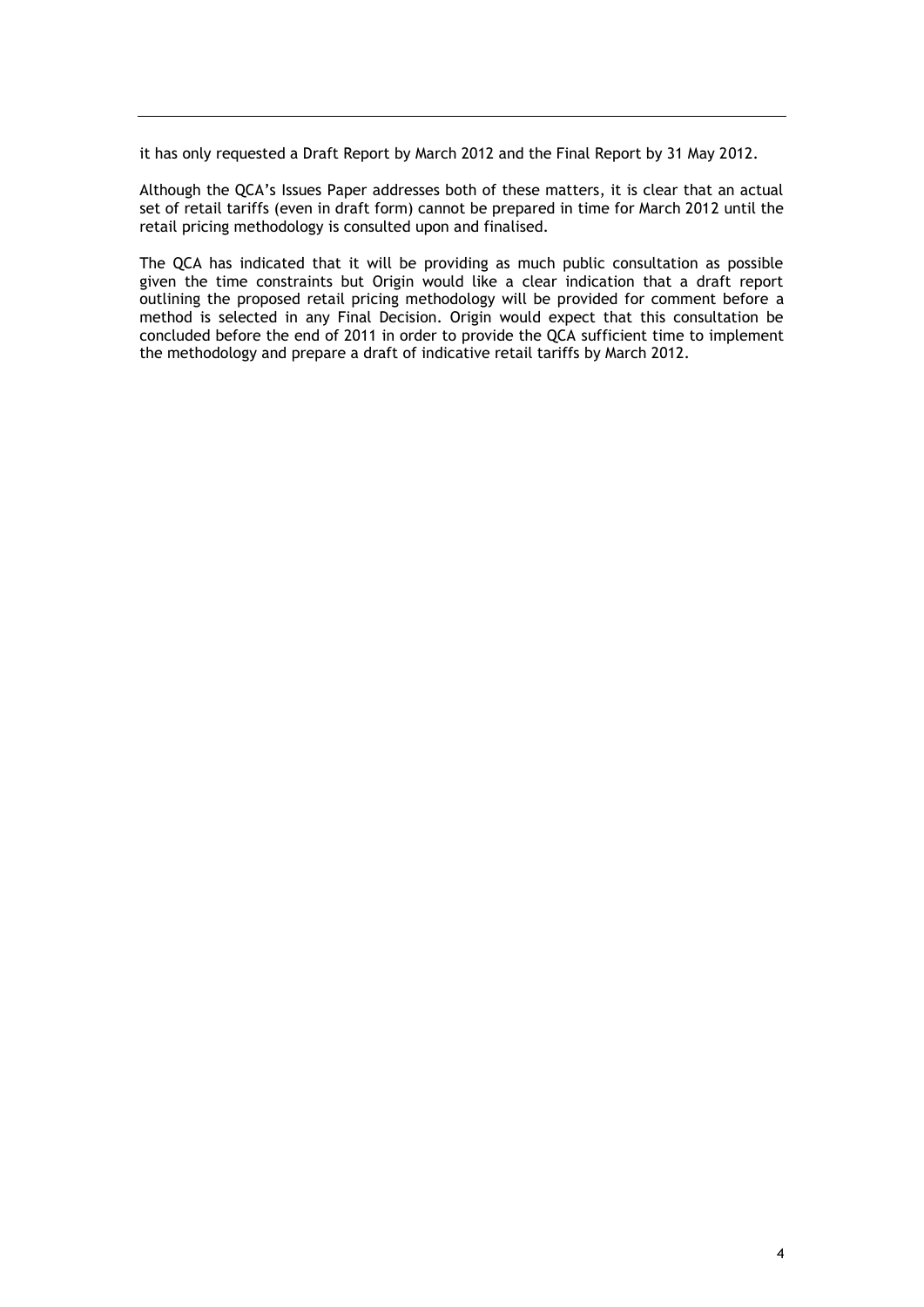## <span id="page-7-0"></span>**2. Network Costs**

The use of a cost-reflective N+R pricing model requires the transmission and distribution networks costs to be treated as a straight pass through to customers. Furthermore, in Queensland, the N component of each tariff will be equal to the approved Energex network price.

## <span id="page-7-1"></span>**2.1 Energex's network tariffs**

The QCA raises a number of issues that need to be considered regarding the suitability of the Energex network tariff structure including:

- that the network tariff structures reflect the required retail tariffs on a one to one basis;
- that any subsidies (eg. Rural Subsidy Scheme) be enshrined at the network level;
- that Energex network tariffs will have to also adequately cater for particular circumstances in the Ergon Energy distribution area; and
- that the Energex network tariff structure provides appropriate scope for managing network demand.

**The QCA seeks stakeholders' views on the issues raised above, in particular the suitability of the Energex tariff structure as a basis for meeting retail pricing objectives. The QCA is also interested in any other matters concerning the setting of network tariffs which stakeholders consider important to be considered in this review.**

Origin notes that Energex provided its proposed tariff structure for 2012-13 including a mapping of the network tariffs that will set the basis for constructing a complementary set of retail tariffs for this review.

This mapping includes all network tariffs and gazetted retail tariffs and potential movements but can be further simplified for the purpose of setting cost reflective retail tariffs when it is acknowledged that only customers consuming less than 100 MWh will be able access regulated retail tariffs in the Energex region. Consequently, the relevant retail tariffs in this region will collapse to the following mapping.

| 2012-13 Tariff Mapping    | <b>Notified Tariffs - Queensland Gazette</b> |                |     |     |     |     |           |  |
|---------------------------|----------------------------------------------|----------------|-----|-----|-----|-----|-----------|--|
| <b>Network Tariffs</b>    | <b>T11-IBT</b>                               | <b>T11-TOU</b> | T20 | T22 | T31 | T33 | Unmetered |  |
| IBT - Domestic 8400       | ✓                                            |                |     |     |     |     |           |  |
| TOU Domestic -8450        |                                              | ✔              |     |     |     |     |           |  |
| Flat Business - 8500/8600 |                                              |                | ✔   |     |     |     |           |  |
| TOU Business - 8700/8800  |                                              |                |     | ✓   |     |     |           |  |
| Controlled Load 1 - 9000  |                                              |                |     |     |     |     |           |  |
| Controlled Load 2 - 9100  |                                              |                |     |     |     |     |           |  |
| Unmetered - 9600          |                                              |                |     |     |     |     |           |  |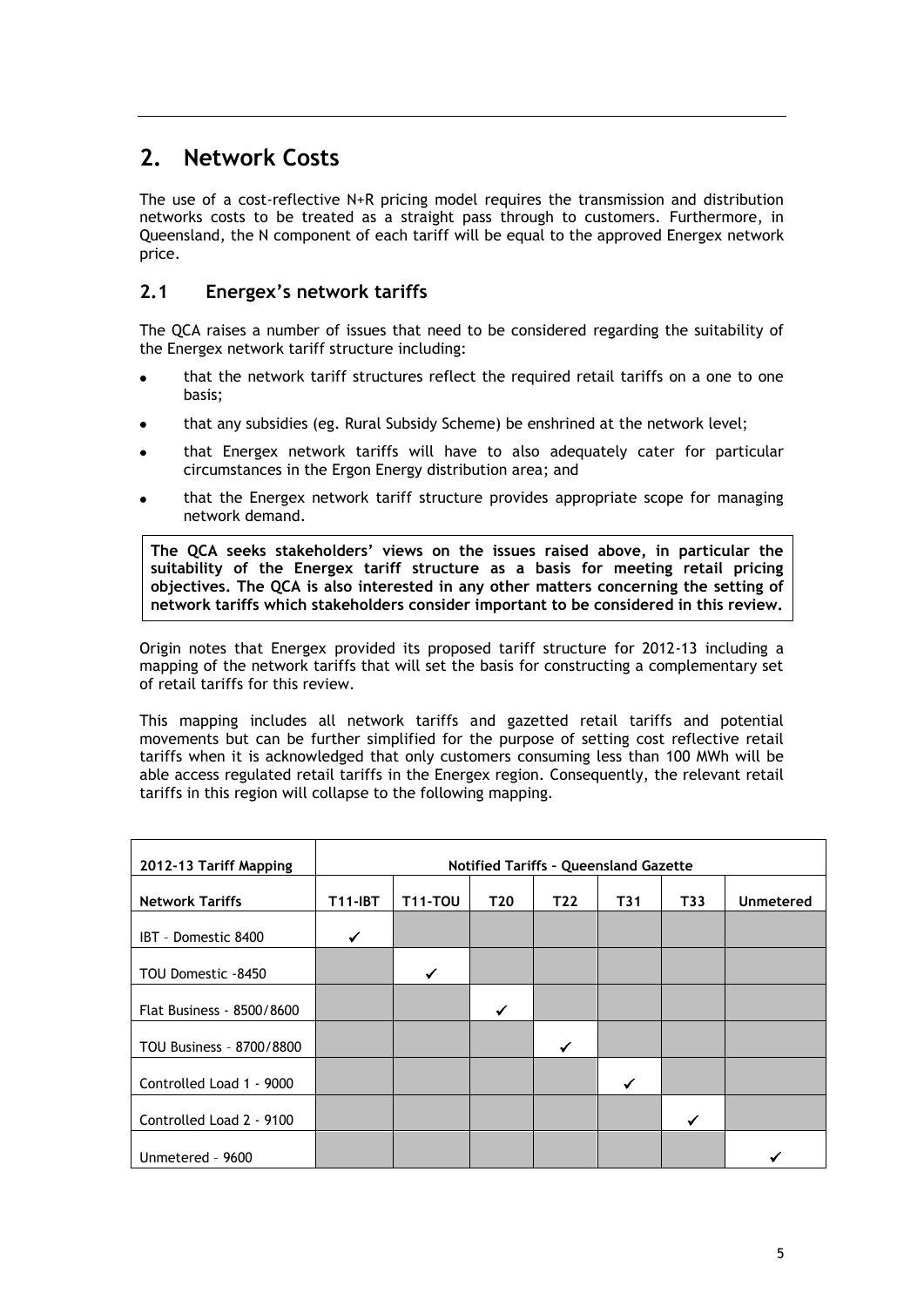This mapping assumes that:

- the few Energex customers on tariff 67 move to tariff 20;
- tariff 68 continues to only apply to the Ergon region;
- customers on tariff 62 and tariff 65 move to tariff 22; and
- tariffs 41, 43 and 53 do not apply in the Energex region as all customers consume greater than 100 MWh per annum.

Origin understands that the Energex tariffs are to be the basis for setting notified prices across the State, however:

- they will have to also cater for any particular circumstances in the Ergon Energy distribution area that are not encountered by Energex; and
- large customers in Ergon Energy's distribution area will continue to have access to a regulated retail tariff.

It is important to realise that according to the current direction these retail tariffs will be based on Energex tariffs but the underlying costs will be somewhat different as they will only apply in the Ergon region. Therefore, the Queensland Government will be subsiding to some degree as these tariffs will not be truly cost reflective. As such, the issues surrounding the development of these retail tariffs which will only apply in the Ergon energy are for Ergon Energy to comment upon and should not impinge on the development of the cost reflective tariffs for south east Queensland.

Furthermore, Origin believes the  $N + R$  structure does provide Energex the opportunity to pursue more targeted network tariff structures that provide for network demand management however changes in network tariff structure or the introduction of new network tariffs will have to be signalled well in advance of the QCA's process of setting retail tariffs.

### <span id="page-8-0"></span>**2.2 Process for passing through network costs**

The Direction requires that Energex's network costs be treated as a pass through to customers.

**The QCA seeks stakeholders' views on any issues that should be considered in relation to the pass through of network costs, in particular, should network and retail costs be separately identified on a customer's bill?**

Ideally, network costs should be treated as a direct pass-through to customers. Network costs are not controllable by the retailer and hence should not impact on a retailer's costs or return and should simply be added to the retailer's energy and operating costs before including the retail margin.

Pass-through of network costs does not need to be provided directly to the customer as a separate element and can be incorporated into a bundled tariff as is done in South Australia. This ensures customers are exposed to a full pass through of network cost but is more manageable from a practicality, systems and customer management point of view.

As indicated by the QCA, there was significant opposition to the suggestion that the network cost component of a customer's total bill should be separately identified.

Origin cannot support such a proposal and would reiterate that such a change to billing systems is prohibitively expensive and not readily achievable. Origin would highlight that as part of the National Energy Consumer Framework (NECF), there are many changes being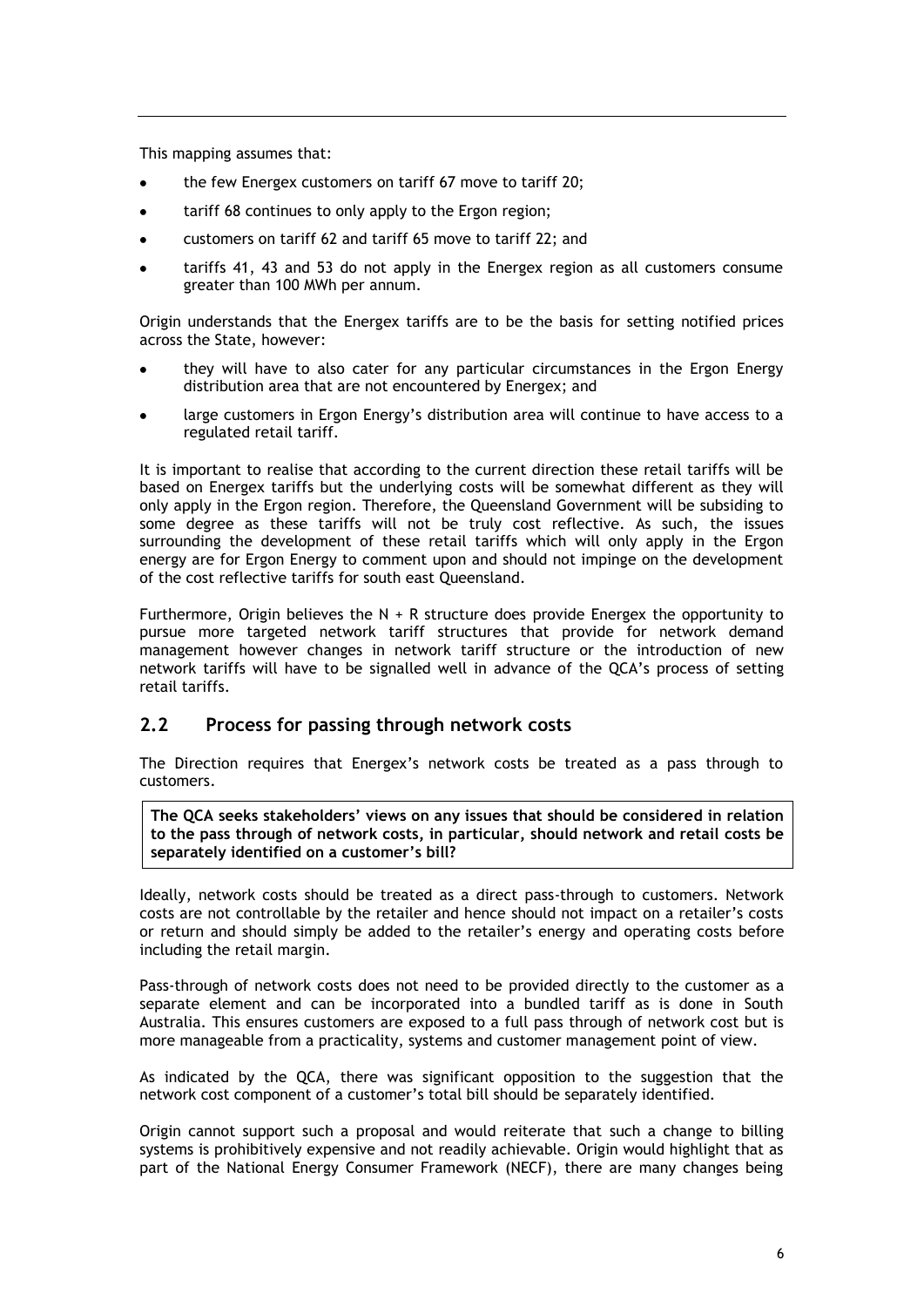considered regarding the requirements of a customer's bill and such a change is not being considered because of the expense and potential confusion for customers.

Origin believes that the QCA's calculation of retail tariffs using an  $N + R$  approach provides sufficient transparency regarding the cost drivers of a customer's bill. Cost reflective tariffs, in their very nature, should provide the appropriate price signals to customers.

Origin also notes the QCA raises the issue of the Community Service Obligation (CSO) payments made by the Queensland Government to the incumbent retailer, Ergon Energy, and whether an alternative approach of applying the CSO payments at the distribution level would allow competition in the Ergon Energy distribution area.

An added benefit of this approach is that the CSO or subsidy being provided to each Ergon based customer is transparent as it would equate to the difference between the Ergon and Energex network charges for that customer class, including transmission charges.

This transparency of subsidy per customer may be useful in the future if the Queensland Government wished to provide the subsidies directly to customers or their retailers through alternative methods and enable retail competition in the Ergon distribution area.

Origin would support such methodology which will contribute to improving competition in the Ergon region and provide all Queensland customers with access to competition. However, Origin would highlight that because of the FRMP model in place in Queensland and the policy that Small customers may revert to notified prices at any time, such a proposal would need legislation to reinforce a retailer's confidence in the market mechanisms before they would compete in these areas.

### <span id="page-9-0"></span>**2.3 Maintaining alignment of retail and network tariffs**

Adopting an N+R approach to setting regulated retail tariffs requires a formal process to ensure the ongoing alignment of network and retail tariffs.

**The QCA seeks stakeholders' views on how this issue might be best addressed.**

As you would be aware, under the current rules, a distributor must submit its pricing proposal for the subsequent years of a regulatory period within two months of the end of the regulatory year<sup>2</sup> and the Regulator must publish the proposal upon receipt<sup>3</sup> and may request the distributor to re-submit the proposal within ten days if it determines the proposal to be deficient.<sup>4</sup>

Origin notes that the current AER price approval process is largely driven by the distribution networks proposals with the AER largely restricted to approval if the proposal meets the Determination pricing or revenue requirements. Therefore, Origin assumes that Energex is in a position to pre-empt any significant or structural change to network tariffs well in advance of this date. It would also appear to be in Energex's best interests to signal such changes to the QCA if it is concerned about the pricing signals in its network tariffs being received by customers.

However, this reliance on Energex's processes could be better formalised by:

In the long-term, changes to the National Electricity Rules – Origin understands that the AER is considering the network price approval processes as part of its review of

 $\frac{1}{2}$ NER, 6.18.2(a)(2)

<sup>3</sup> NER, 6.18.2(c) 4

NER, 6.18.8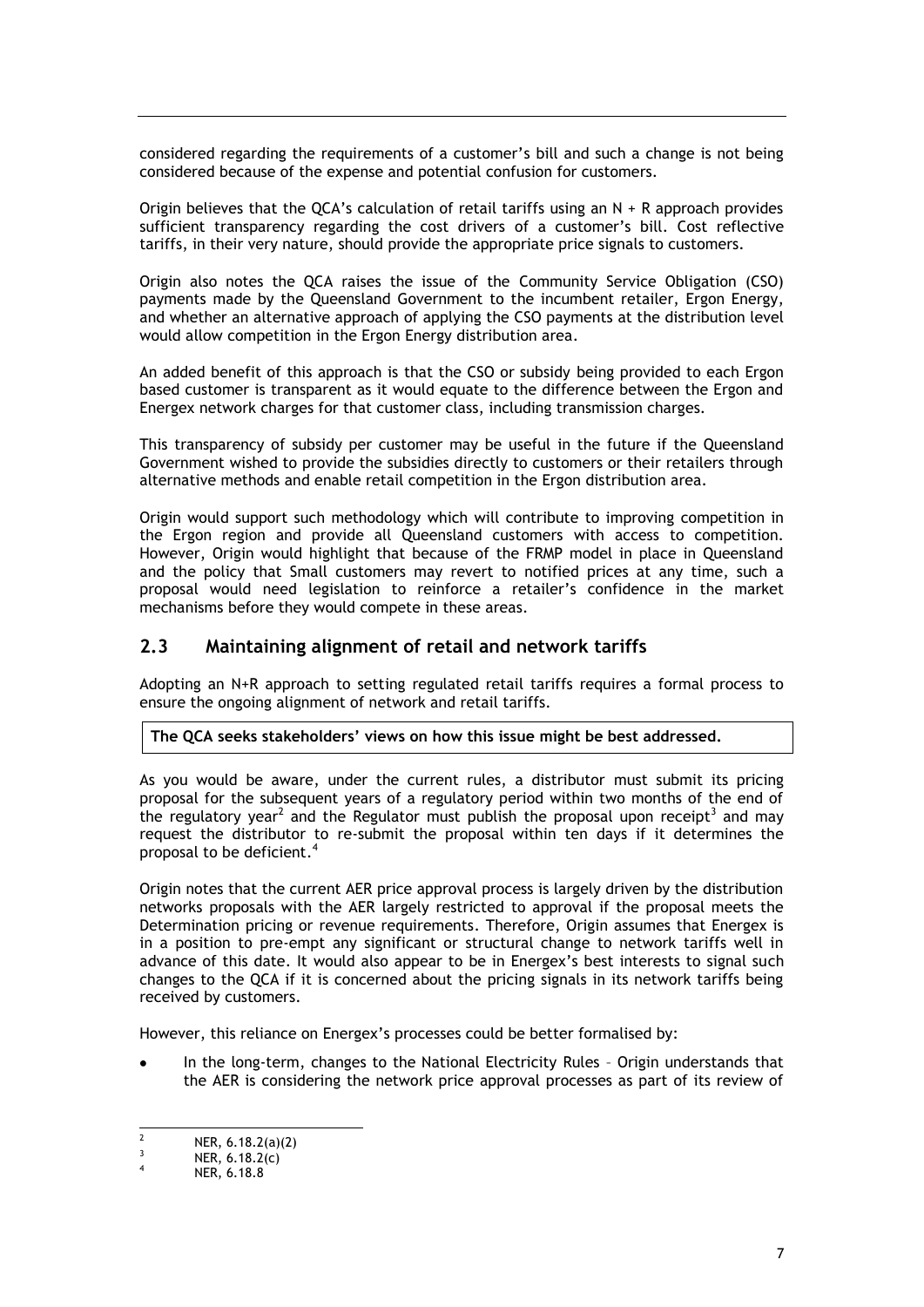network price regulation and there may be further opportunities for a better process to be formalised in the near future; and

In the short-term, Queensland specific regulation to enforce this obligation.  $\bullet$ 

Origin believes that it is unreasonable that retailers should have to carry the risk associated with delays in the distribution price setting process and believes that there is opportunities to ensure that the retail tariffs are set based on actual network tariffs within the QCA's time constraints.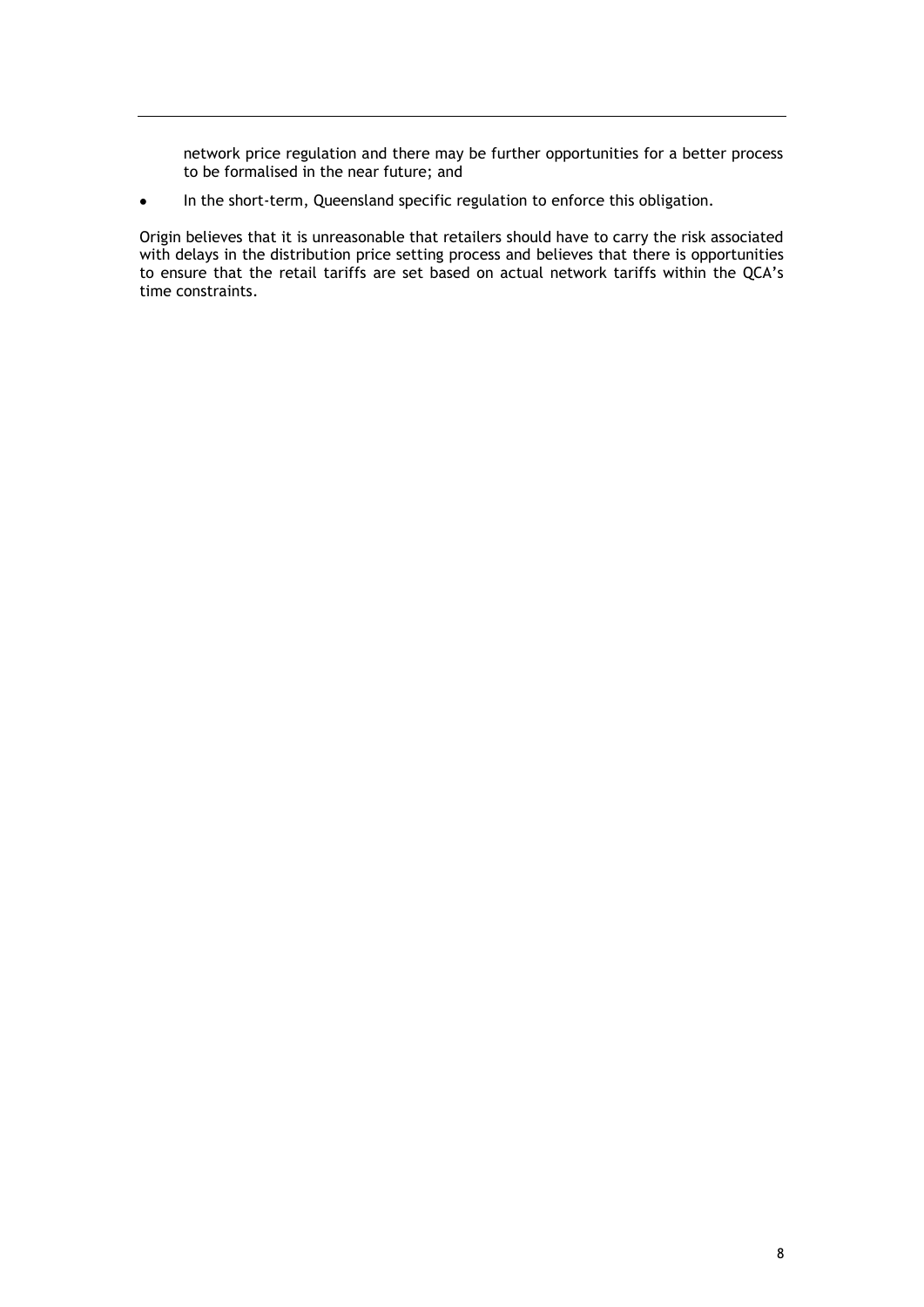## <span id="page-11-0"></span>**3. Energy Component**

## <span id="page-11-1"></span>**3.1 Estimating Energy Cost**

The purpose of the QCA's initial review of regulated tariffs in 2009 and the continued work in 2011 is to resolve the problems with the structures of the current regulated tariffs. The new tariffs will have a re-established base structure with underlying cost drivers that emulate the costs that drive electricity prices through a representative retailer. One key element of the cost driver is the wholesale energy cost component.

The QCA concluded in its 2009 report that the appropriate means to measure the level of wholesale energy cost is to develop a market-based methodology that a representative retailer would incur in supplying the regulated customer load. As such, the QCA's Issues Paper indicates that its initial position is to move away from the combined LRMC and market-based approach used in its previous BRCI calculations to a market-based approach which it sees as providing the best method for assessing the wholesale energy costs for Queensland.

Origin believes the long run marginal cost (LRMC) of generating plant must at least be the base level for energy costs in any market based methodology. The LRMC provides for certainty of the energy cost allowance, particularly where the market is subject to uncertainties such as a proposed carbon price policy.

In a price setting environment, the LRMC of generating plant as the floor for the energy purchase cost allowance supports both:

- price certainty for retailers from year to year although still being subject to the limits of the price setting mechanism; and
- the long term interests of consumers by providing support for investment in generation capacity and ensuring future customer demand is met.

The use of LRMC as the floor to the energy cost allowance will have the added benefit of allowing the QCA to formulate a methodology that can consistently apply for 2012-13 and beyond as Origin has significant doubts that the QCA can apply a market-based methodology for 2012-13 that will be cost-reflective.

The QCA needs to be aware that there is and has not been a forward contract market beyond June 2012 due to the absence of any market activity. This has been predominately driven by the uncertainties in the market about the impact of the carbon price announced by the Federal Government to commence 1 July 2012.

Although more details of the carbon price mechanism have been decided and announced, the necessary legislation has not been passed. Consequently, there is a complete lack of confidence in the market mechanisms to sufficiently predict the carbon outcome, and this has been compounded by the past experience of the market through the deferral of the previous Carbon Pollution Reduction Scheme (CPRS). This is clearly shown in the data on actual SFE trades in Queensland which details a complete lack of liquidity for this period. For example, the two diagrams below illustrate there has only been 10 MW traded on the SFE for Queensland base Q1 2013 (top diagram), in contrast to Queensland base Q1 2012 which continues to be actively traded (bottom diagram).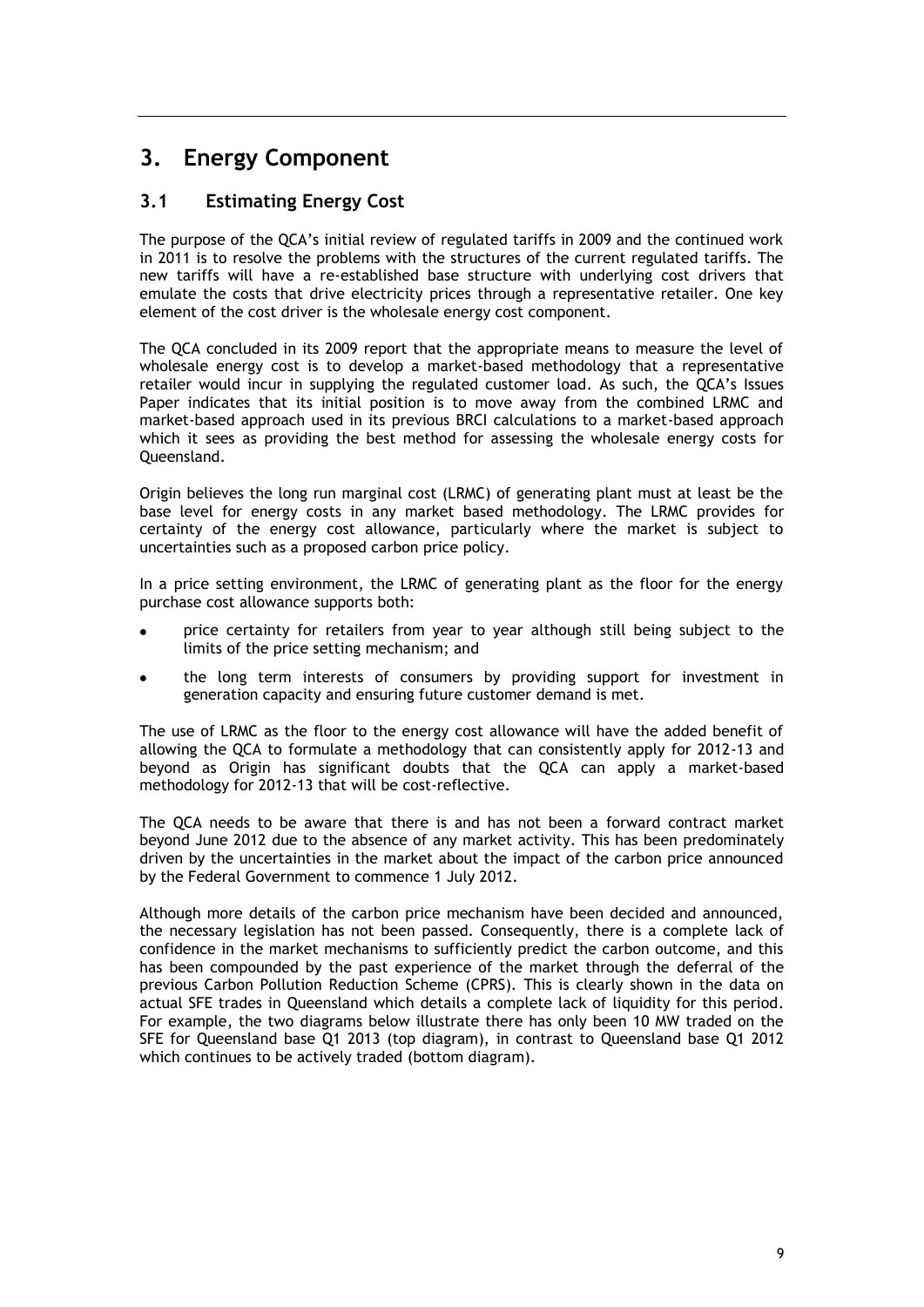

In Origin's view, this raises the question of whether a market based approach is practical at this point in time as any theoretical modelling would not represent what has been occurring in reality due to some clear distortions.

Liquidity in the energy market is not likely to return until closer to 1 July 2012 when the carbon price is a reality or at least once legislation is passed. Given the present market conditions and the likelihood that any market data will be absent until 2012, the market data available will not be representative of a sufficient trading period to emulate the true energy costs of retailers. Consequently, there is a substantial risk that using a market based approach for wholesale energy costs in 2012-13 will not be indicative of actual costs paid by retailers and will lead to a negative impact on retail competition.

Origin has considered the issues raised by the QCA in the context of a carbon price commencing on 1 July 2012 and the uncertainties it has cast upon the energy markets. Origin has concerns that if the QCA were to follow a pure market-based methodology then the overarching purpose of establishing cost reflective retail tariffs in Queensland cannot be achieved. Therefore, Origin supports an approach to calculate the cost of energy, based on the higher of market-based and LRMC costs.

Origin would highlight that in its 2010 Review of Electricity Standing Contract Prices, ESCOSA considered whether or not an LRMC approach was superior to a market-based approach, given the lack of liquidity in the wholesale market. It concluded that a pure market-based approach was unreliable for its 2010 review because of lack of liquidity and considered an LRMC approach that "looks through" the contract market to determine the underlying costs of generation a more robust methodology under the circumstances. Origin concurs with this view.

Origin also notes that AGL proposed an alternative Energy Purchase Cost (EPC) methodology to ESCOSA if liquidity was to improve in the wholesale market. This EPC methodology involved:

Using a 100% load factor CCGT as a proxy for the cost of a flat swap contract; and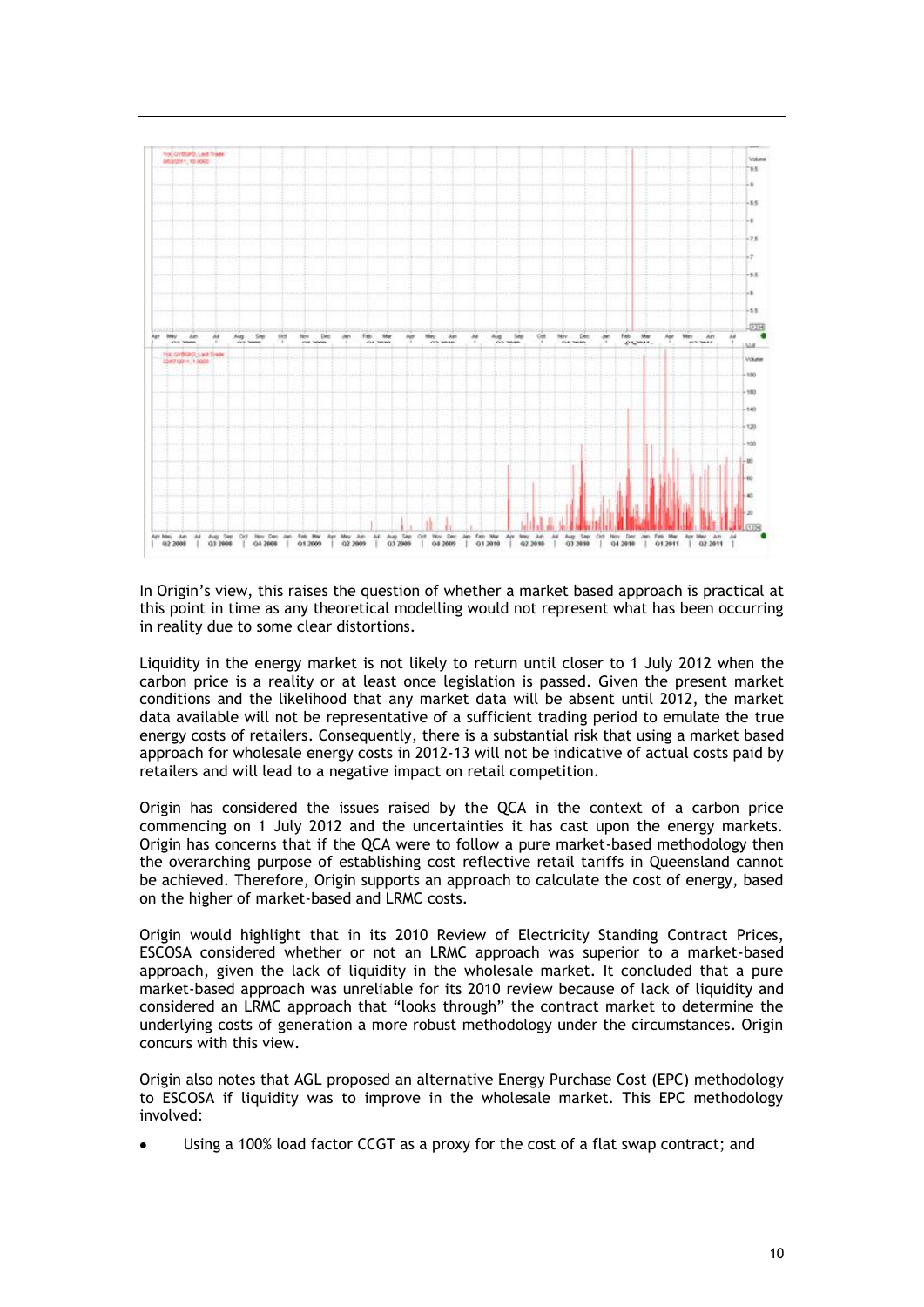Developing a "scaling factor" to measure the premium above a flat swap contract cost that is necessary to supply the shape of the relevant load.

Origin sees merit in such an approach in order to avoid the difficulties with using marketbased approach at this point in time.

### <span id="page-13-0"></span>**3.2 Market-based Methodology**

The market-based methodology involves an attempt to replicate the purchase behaviour of a retailer and establish the level of energy purchase costs that a representative retailer would incur in supplying the regulated customer load. The important matters that must be determined include:

- clearly defining the relevant market and customer load;
- providing an appropriate load trace forecast for that market only including annual load, peak load, load shape and load sensitivity;
- determining the relevant hedging strategy and mix of hedging instruments used by a prudent stand-alone retailer, bearing in mind its appropriate risk parameters; and
- developing a price trace forecast that includes both contract price forecasts and spot market forecasts derived from reliable data sources.

#### <span id="page-13-1"></span>3.2.1 Determining a Suitable Hedging Strategy

**Is a hedging-based model the most appropriate way to estimate energy costs given the complexities and risks involved in the Queensland electricity market?**

There are 3 fundamental strategies;

- vertical integration with assets;
- contract hedges; and
- pool exposure;

and most industry participants will adopt a blend of these.

Given the volatile nature of the National Electricity Market (NEM), the need to hedge in some manner is self evident. There are two basic ways that energy purchase costs can be derived through considering the pool outcome and hedging. This can be estimated either using a hedging based model or by assuming a simple hedging premium to the pool outcome. Origin believes that attaching an arbitrary premium to the pool does not recognise the different products available with which to hedge and therefore the different hedged outcomes and also the premium extracted from the retailer will vary from year to year given the relative uncertainty in the market at the time.

In normal circumstances, the best way to estimate energy purchase costs is by defining a hedging strategy and then applying it to different pool price scenarios for a given retail load. Origin notes that it previously supported the QCA's hedging model used in the BRCI process, but accepts that it doesn't necessarily optimise the resultant energy cost.

However, Origin would have no objection if the QCA decided to retain its current hedging model method but with the proviso that the market price for contracts needs to be liquid so as to arrive at a sound estimate of purchasing costs. In the past BRCI process, the QCA has relied on a strategy that essentially protects against high prices by over hedging and Origin, as a retailer, agrees with the QCA approach as the risk of under-hedging is far greater; hence, a conservative hedging strategy is preferred.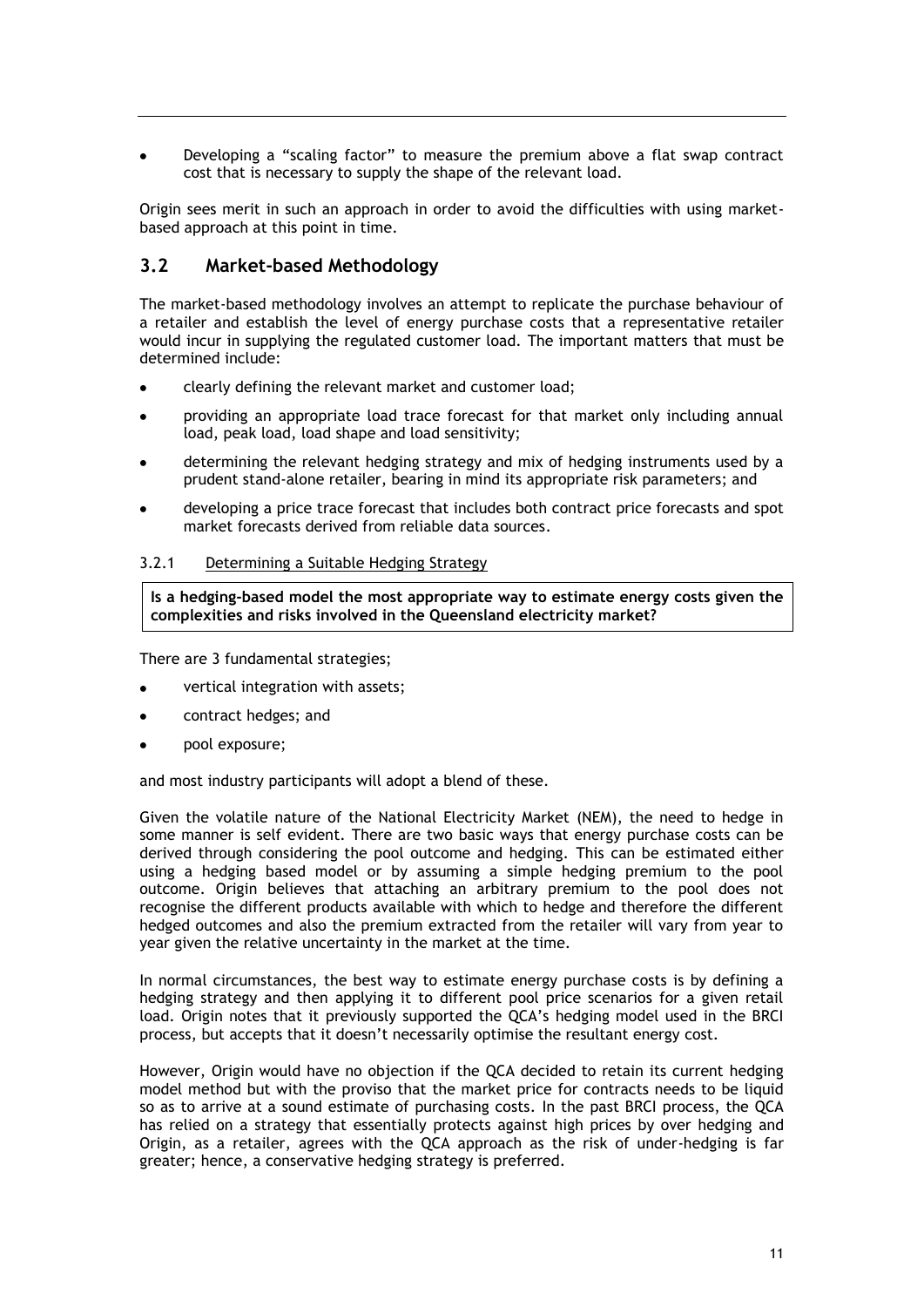But as highlighted previously, the potential introduction of a carbon tax has led to market uncertainty and the current forward contract market for 2012 and 2013 does not represent market costs because of the lack of liquidity.

If the forward contract price is illiquid, which is presently the case, then determining which hedging model to use, has no relevance.

#### **What mix of hedging contracts would be appropriate to include in the hedging strategy?**

Origin generally agrees with the hedging strategy mix of flat peak and cap products used by the QCA in estimating the energy purchase cost component for the BRCI calculation.

However Origin must emphasise that unless the contract prices are liquid and therefore representative of market costs, the question of an appropriate mix is purely academic.

#### **How (if at all) should the QCA take account of bi-lateral hedging contracts between generators and retailers?**

Given the stated deficiencies in forward price, bilateral contracts with carbon premiums could be used as a proxy for the forward price of swaps and caps.

Bilateral contracts between retailers and generators are usually long term contracts. Bilateral contracts are confidential arrangements that effectively underwrite future energy security. Long term Power Purchase Agreements (PPAs) are necessary to finance large upfront capital investments such as new power stations and are best taken into account by setting the LRMC as the floor in the pricing determination process<sup>5</sup>.

Origin considers the Queensland Government has indirectly acknowledged the need for the tariff to adequately signal new investment in generation, by using a 50 per cent market and 50 per cent LRMC formula to estimate the energy purchase cost. Origin accepts the 50 per cent split is an arbitrary means of estimating the energy purchase cost but it at least recognises the importance of LRMC of generation in this context.

#### **Are there any other factors the QCA should consider in relation to this issue?**

The hedging methodologies used by both IPART and the QCA assume a return for a given modelled pool price. Put simply, if pool prices eventuate as forecast then the energy purchase cost is as estimated using the given hedging strategy adopted. The ICRC even method uses actual pool prices to create a measure of observed volatility. However, none of the methods adequately measure forward price volatility and uncertainty.

IPART attempts to measures unexpected volatility but the calculation doesn't pass on more than average unexpected volatility which results in a low forward price volatility allowance. The QCA needs to consider the influences of unexpected load and price volatility within the methodology.

-

<sup>&</sup>lt;sup>5</sup> Origin has addressed this issue within Section 3.3 of this submission.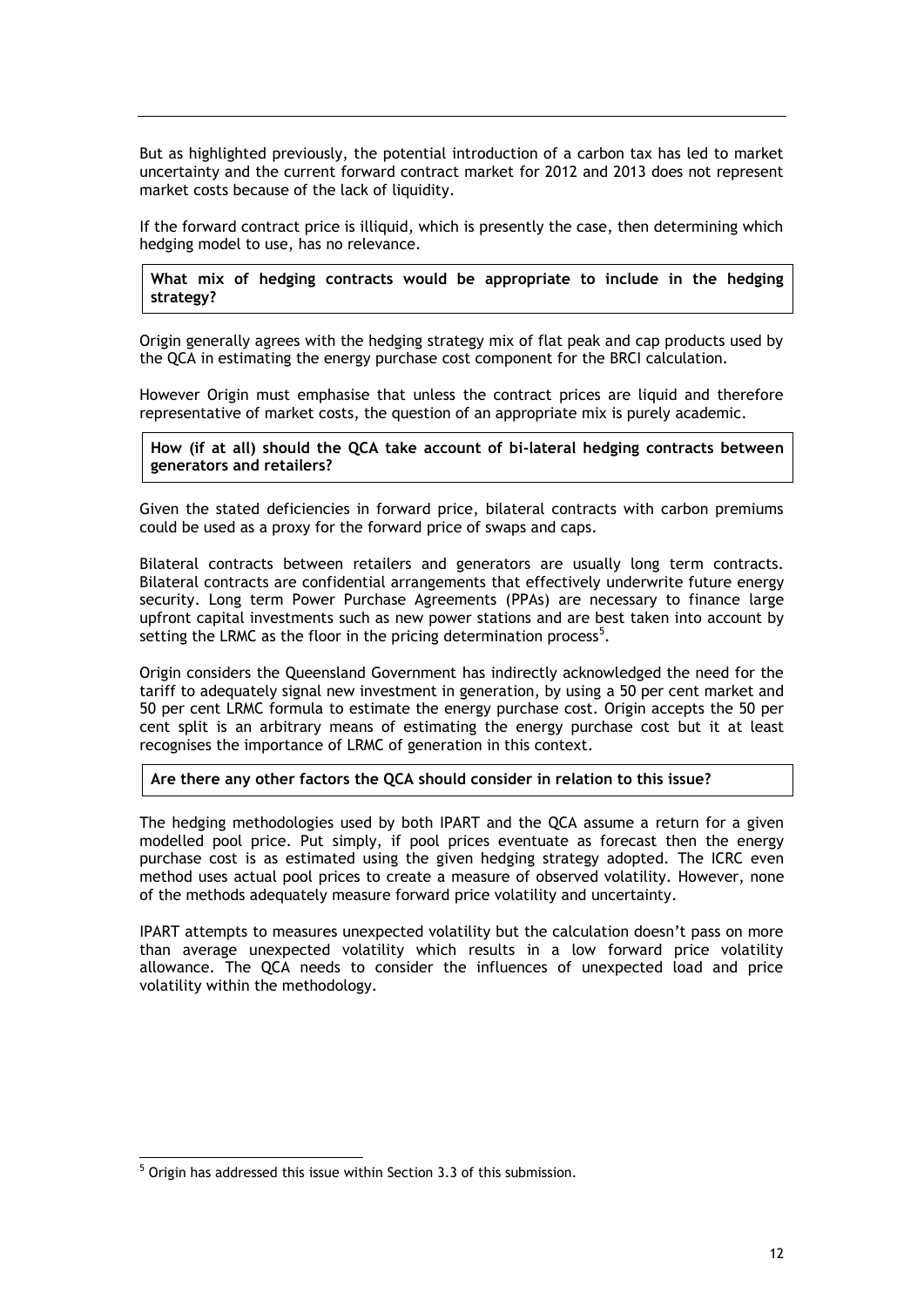#### <span id="page-15-0"></span>3.2.2 Wholesale Spot Price Forecasts

**What are the advantages and disadvantages of using proprietary electricity market simulation models that are capable of simulating spot prices for every half hour trading interval as would occur in the NEM?**

Most of the proprietary market simulation models have been developed over years and have been refined to produce a consistent result. They also model the half hour nature of the market well. However a model is only as good as its assumptions.

Previous submissions to the QCA have questioned the assumptions of demand shape, fuel cost, carbon cost, renewable energy requirements, and bidding strategies used in the pool price modelling. Origin believes that as long as assumptions are correct, the proprietary models will deliver robust results however, Origin has always been concerned about the transparency of such models which makes it difficult for stakeholders to validate the outcomes.

**Are there any simpler modelling alternatives, such as the historical spot price approach adopted by the ICRC that the QCA could rely on to forecast future wholesale spot prices in the NEM?**

The ICRC approach is to measure the load weight to time weighted historical spot price to determine a load weighted average price ratio.

If the QCA relied on historical pool prices, it is assuming that the load weighted price of the past Queensland tariff price load is reflective of the future load weighted price. This is not a realistic view of the wholesale market.

It would also require the assumption that the carbon inclusive load weighted price will not differ from the past non-carbon load weighted price, even though it is believed that carbon will affect the peak and off-peak prices in different ways.

Origin cannot support the use of the ICRC simple approach as it cannot achieve a realistic outcome; in fact the converse is likely.

#### **Are there any other factors the QCA should consider in relation to this issue?**

The QCA must consider the impact of the \$23/tonne carbon tax on the spot price and spot price volatility.

Origin believes that for the first few years of the carbon tax, the pool price will suffer from greater volatility due to Queensland's current fuel mix being heavily reliant on black coal plant that must recover the full carbon cost through the pool price. For example, IPART in its 2010-2013 Pricing Determination<sup>6</sup> modelled a pass-through cost in the pool price for carbon equivalent to more than 100 per cent of the carbon cost based on the now deferred CPRS model. This must also be considered by the QCA.

Furthermore, the QCA will need to consider whether the current rationalisation of the Queensland Government owned generators into two companies will lead to market concentration that will deliver different bidding strategies than previously, and may yield higher pool prices for 2012-13 once the carbon tax commences.

-

<sup>&</sup>lt;sup>6</sup> IPART, Review of Regulated Retail tariffs and charges for electricity 2010-2013, page 97.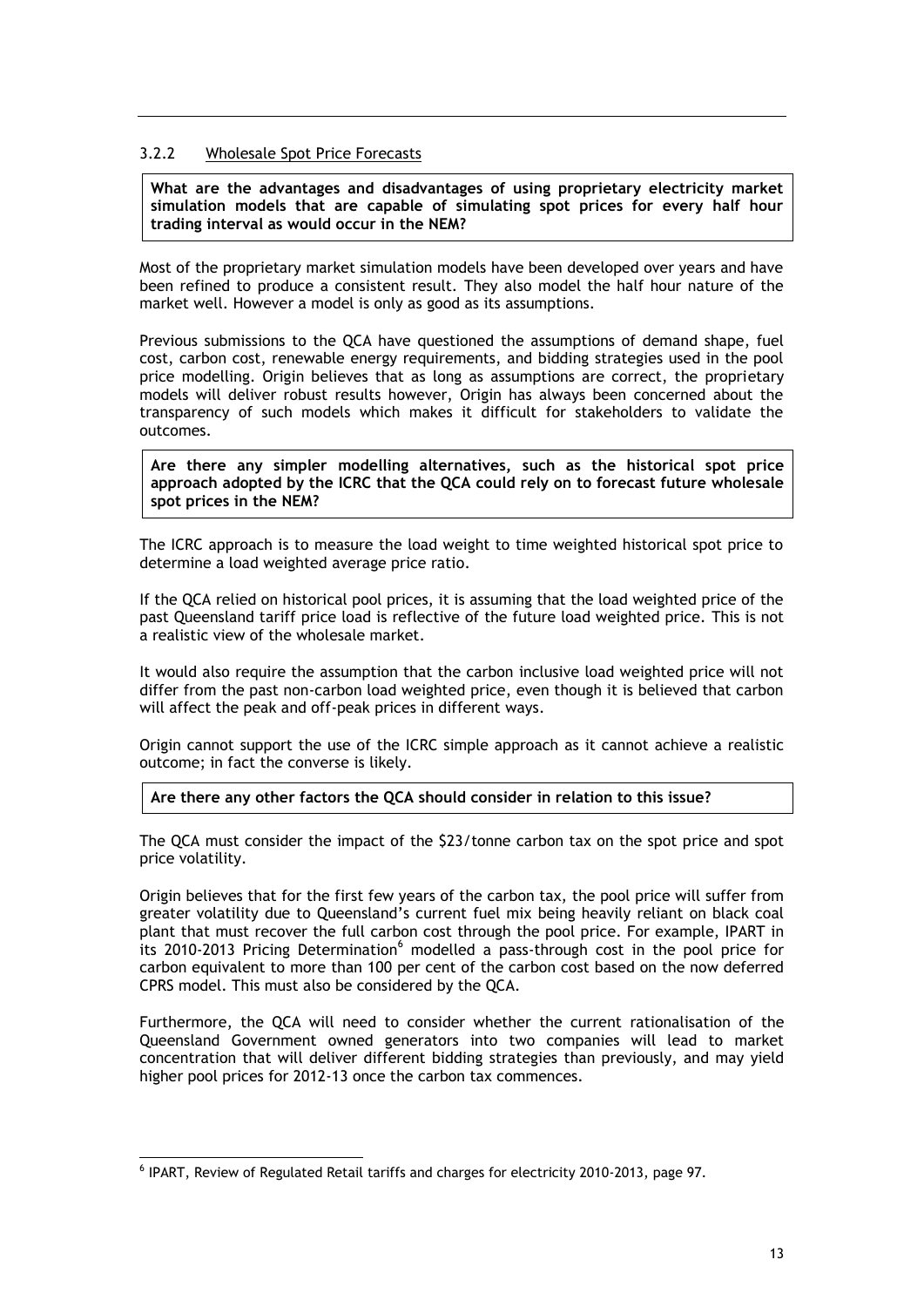#### <span id="page-16-0"></span>3.2.3 Source of Forward Contract Prices

#### **What sources of data should the QCA use to estimate the cost of forward contract prices?**

Origin has previously supported the use of publicly available data such as the d-cypha trade data for estimating the forward contract price. However, the forward contract market for the 2012-13 financial year is currently illiquid due to carbon uncertainty. These market uncertainties are expected to continue until at least 1 July 2012 when the carbon price is due to commence.

Of course, Queensland tariff prices must be settled well before the commencement of the 2012-13 financial year leaving gaps in the available market data.

The QCA has recognised in its Issues Paper, that publicly available data may be unsuitable in times where there are high levels of uncertainty affecting energy markets or when markets lack liquidity. Origin submits that the 2012-13 financial year is one of these times.

It is for this reason that Origin believes a pure market based approach is inadequate and that energy cost be underpinned by the long run marginal cost.

**Are there any other factors the QCA should consider in relation to this issue?**

<span id="page-16-1"></span>Given the uncertainties in the energy market, there are no other factors to be considered.

#### 3.2.4 Timing and Treatment of Forward Contract Purchasing

**What assumptions should be made about the timing of contract purchasing for a representative retailer?**

In its BRCI decisions, the QCA made the assumption that a prudent and efficient retailer was likely to purchase forward contracts to meet its customers' loads over a 24 month period in advance of the tariff year for which the energy was being hedged.

In the normal course, Origin would support a 24 month average as a prudent retailer contract window despite the unrealistic assumption that a retailer can perfectly forecast its required load. However the lack of liquidity due to carbon price uncertainty makes the 24 month window meaningless in this instance.

Should the QCA decide to attempt to artificially construct a contract price through a simulated pricing model, carbon must be fully priced assuming no compensation flows to Queensland coal-fired generators. Origin is in a position, if required, to provide evidence that OTC trades provide for full carbon cost pass-through from 1 July 2012.

**Should the QCA consider using a volume-weighted average in determining contract prices for its market-based energy purchase cost allowance?**

Given the 24 month window is meaningless, the use of a volume weighted average for contract prices may be required for the 2012-13 financial year but Origin is concerned about the veracity of an estimate that will be based on a short period of time and potentially high activity.

**Are there any other factors the QCA should consider in relation to this issue?**

No.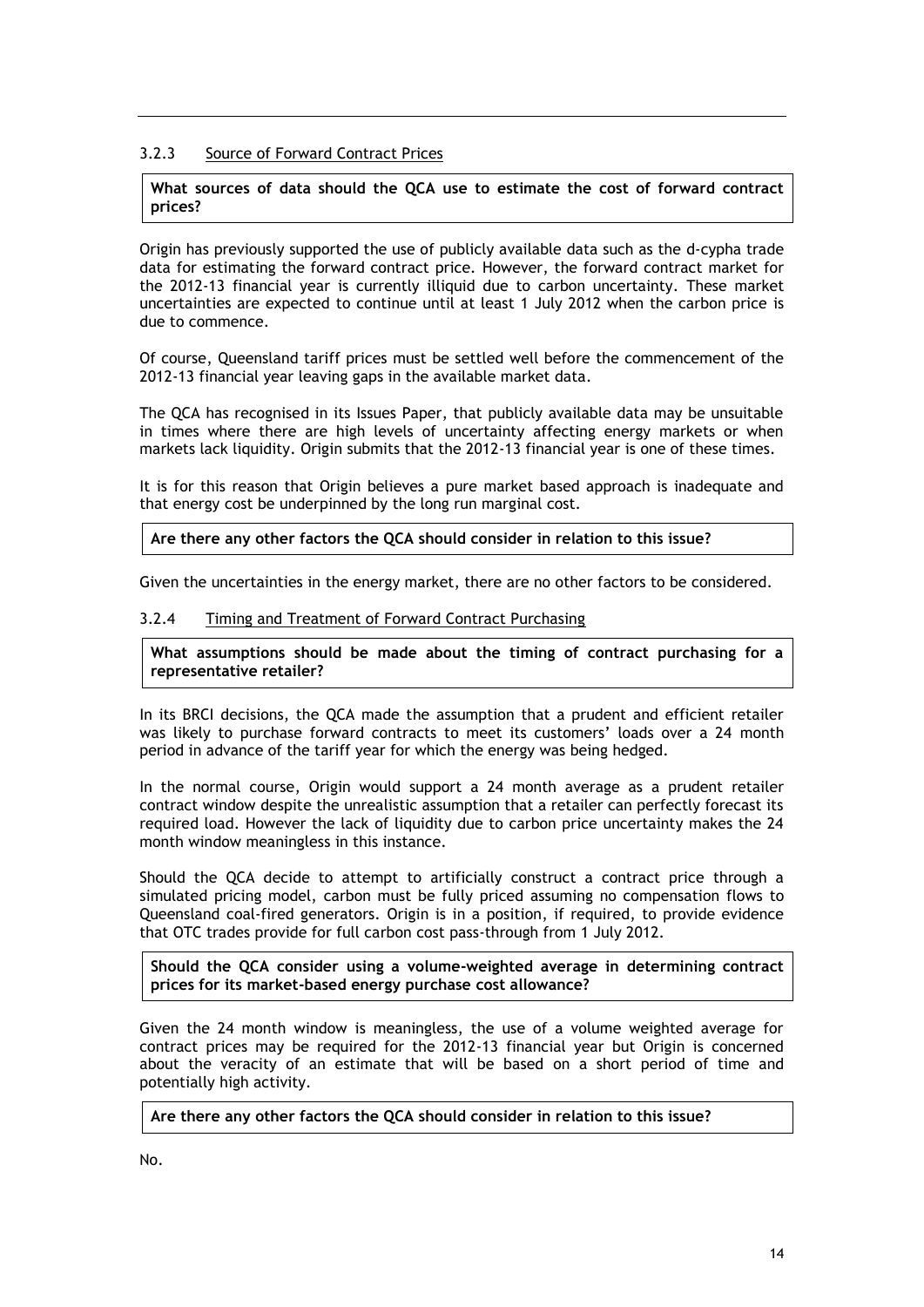#### <span id="page-17-0"></span>3.2.5 Customer Load Forecasts

In order to calculate a market-based estimate of energy costs, it is necessary to estimate the load of Small customers on retail tariffs in Energex's network area.

#### **Would Energex's NSLP data be suitable for estimating the consumption profile of customers on retail tariffs in Queensland?**

The Energex NSLP is the most suitable data as a basis for estimating the consumption profile of regulated tariff customers.

However, it is important to recognise that the historical NSLP is not representative of the load shape that will be evident once the large customers consuming greater than 100MWh per annum move to interval meters and are removed from Energex's NSLP. It is incontrovertible that these loads will generally be flatter than that of small customers.

Origin believes this will need to be addressed by using a modified estimate of the likely Energex NSLP shape.

For example, the NSLP in Victoria experienced significant changes with the further penetration of interval meters over the previous 3 years with the load profile becoming peakier as more customers move to interval metering.

Origin believes the experiences in Victoria will be replicated in Queensland as South East Queensland based customers consuming above 100MWh are moved onto market contracts from 1 July 2012 and therefore the Energex NSLP will become peakier. For this reason, Origin recommends that the QCA make publicly available the proposed load shape for analysis and comment.

**Are there any other sources of load demand forecasts, other than AEMO's annual ESOO publication forecasts, that the QCA should consider in forecasting the customer load?**

No

**Are there any other factors the QCA should consider in relation to this issue?**

According to both Energex and AEMO's annual Statement of Opportunities (SoO), summer weather in Queensland for the last few years has been relatively mild with consumption and demand lower than forecasts.

As a consequence the current NSLP shape, even after adjusting for the 100MWh tariff customers, may not be representative of the NSLP shape for 2012-13. For example, even though maximum demand in Queensland of 8,891MW occurred in summer 2010, the SOO currently estimates 10,923MW for the financial year 2012-13 under a medium growth scenario.

Again, Origin believes due to these factors, the NSLP will need to be peakier in the 2012-13 financial year than the existing Energex NSLP data.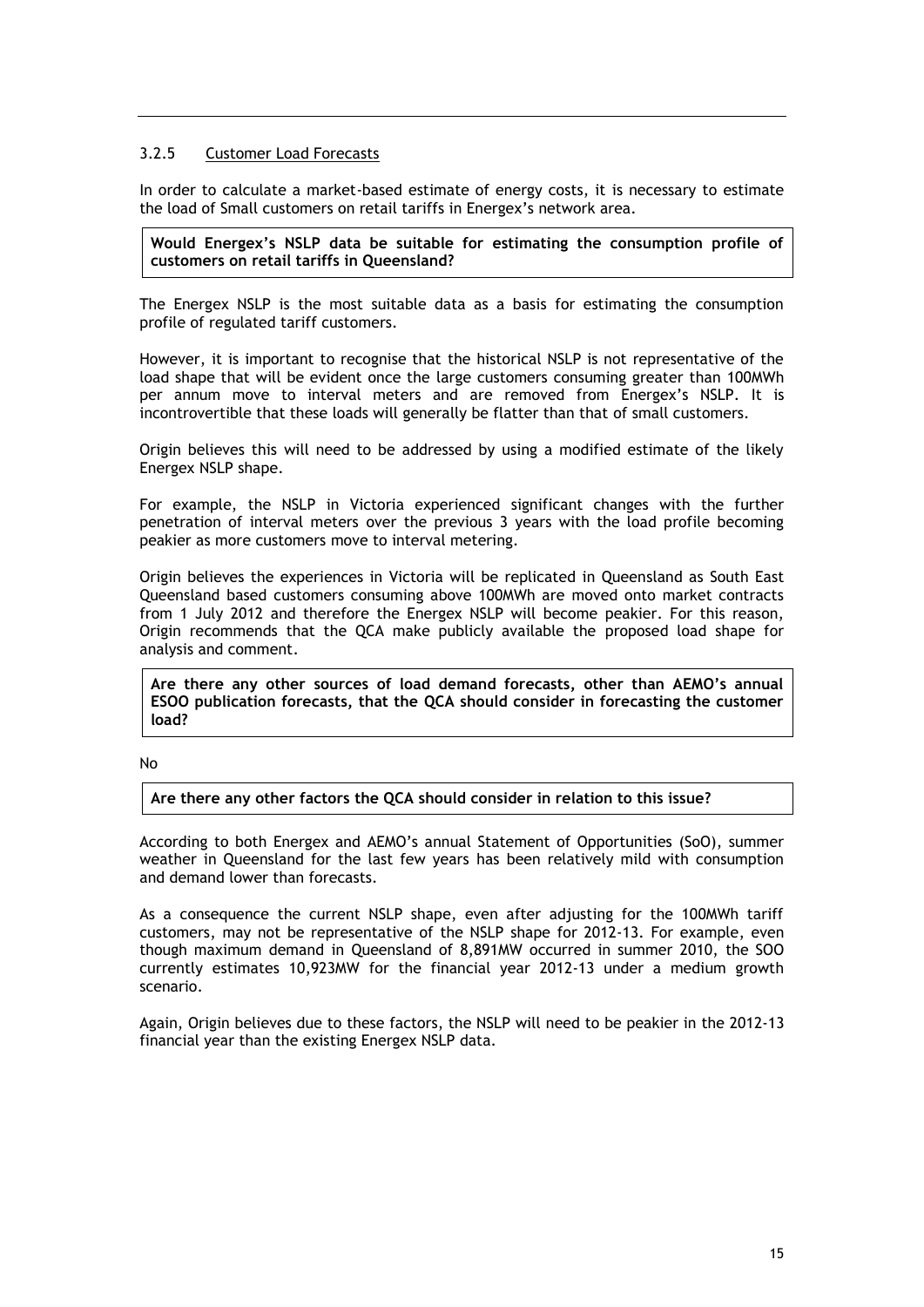## <span id="page-18-0"></span>**3.3 Use of LRMC as a Floor**

#### **Should energy costs include a LRMC floor?**

Irrespective of the QCA's decision on whether or not it uses a market based approach for estimating the 2012-13 wholesale energy cost, Origin proposes that the QCA use a LRMC to set the floor for the wholesale energy cost. Origin believes there are many reasons to do so.

Firstly, Origin would highlight the new national retail energy objective:

*The objective of this Law is to promote efficient investment in, and efficient operation and use of, energy services for the long term interests of consumers of energy with respect to price, quality, safety, reliability and security of supply of energy.<sup>7</sup>*

The objective focuses on the long term interests of consumers and Origin believes that an LRMC approach best takes into account long term considerations such as generation capacity and future customer demand. Current market prices do not.

Secondly, Origin does not agree with the QCA's conclusion that there is insufficient evidence that a retailer's entry into the generation market depends on the security of LRMC setting the floor for the cost of energy component within Queensland electricity tariffs.

Origin has firsthand knowledge of this theory working in practice. Origin entered into an arrangement to acquire the Sun Retail business in November 2006 and within 6 months of settlement went to a finance investment decision on Darling Downs Power Station.

In 2009, Origin took a further decision to invest in the Mt Stuart3 Power Station. Origin's investment decision was underpinned by the certainty of the regulated load tracking with the LRMC when the 50 per cent LRMC was embedded in the pricing determinations. Origin was a key counterparty in Braemar 2 Power Station project and entered into a long term contract to hedge Origin's peaky regulated retail load. A key deciding factor for Origin to support the entry of over 1000MW of generation into the Queensland market was that the tariff setting process covered the appropriate cost of investment by maintaining the wholesale energy cost component at levels similar to the LRMC for generation. Origin is a vertically integrated Queensland retailer and hedges much of its retail load with its own generation and long–term PPAs. Its costs are very much related to the LRMC of generation. In an unregulated price environment, this is the cost that would underpin Origin's retail contracts.

Furthermore, the long term stability of the market price is reliant upon properly informed generation investment such as via the integrated energy retailer model. In circumstances where the market price is lower than the LRMC for generation then customers may pay less in the short term, however the long term effect of reduced generation investment will be a higher market price. It is Origin's view that without the integrated energy retailer model, the long term effect upon the market will be higher energy market prices.

If the price setting process was to take a value below the LRMC of electricity generation this would have implications upon new investment in generation capacity as retailers are unlikely to be willing to enter into long term power purchase agreements for the purposes of underwriting generation investment. Instead, investments will be delayed until wholesale market prices reach a high level for a consistent period. This will have wider

-

<sup>7</sup> National Energy Retail Law (South Australia) Act 2011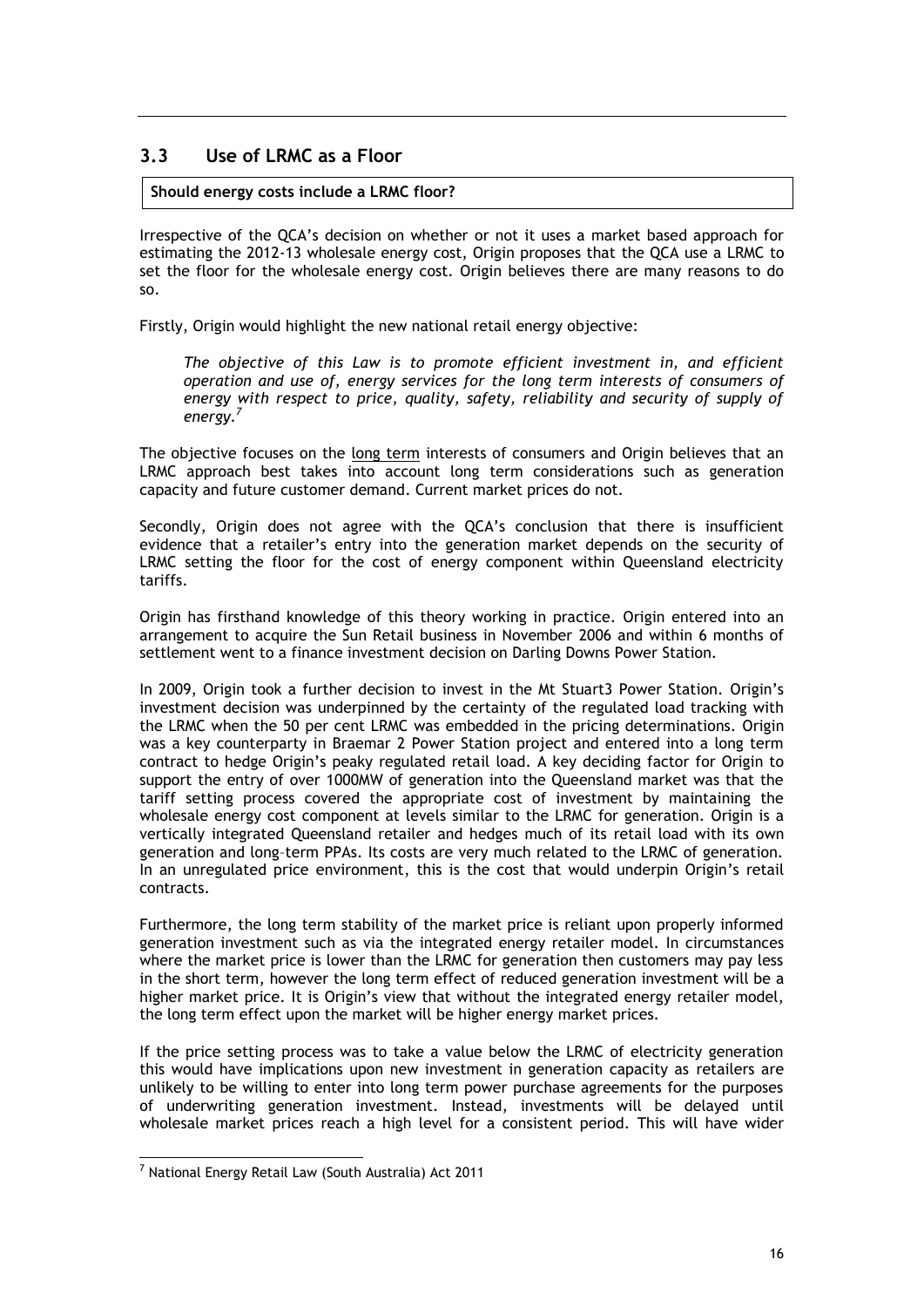consequences upon the energy market such as stifling retail competition, deferred investment decisions, new entrants may suspend decisions to enter the market or alternatively persuade participants to exit the market.

Origin believes that the investment issue should be closely considered by the QCA as it is especially relevant in the Queensland context. Figure 2 shows the supply-demand outlook as at 2010 and indicates that, with medium economic growth, Queensland reaches Low Reserve Condition point in 2013-14 due to:

- an increase in the Queensland Minimum Reserve Level;
- retirement of Swanbank B by 2012-13; and
- Increased demand in the outlook period (4.1% growth on average).

Strong growth in Queensland will tighten the supply and demand of peak and off-peak energy and reduce the available export which will markedly increase volatility in the State. This volatility and resultant high market energy prices will be then passed through directly to retail tariffs given the QCA's preference for using a market based approach.



Figure 2: Queensland Generation Capacity – SOO

If the QCA decides to move to a fully market based retail tariff, the tariff will move up and down based on lumpy generation capital investment entering the market. This will lead to instability in the tariff setting process and more importantly, when the market does not provide a satisfactory long-term price signal, will result in under-investment in generation assets and reduced energy security. The NSW Government recognised that LRMC should set the floor and as such instructed IPART to base the calculation for the cost of energy component on the higher of market-based and LRMC costs for its 2010-13 Determination for electricity prices.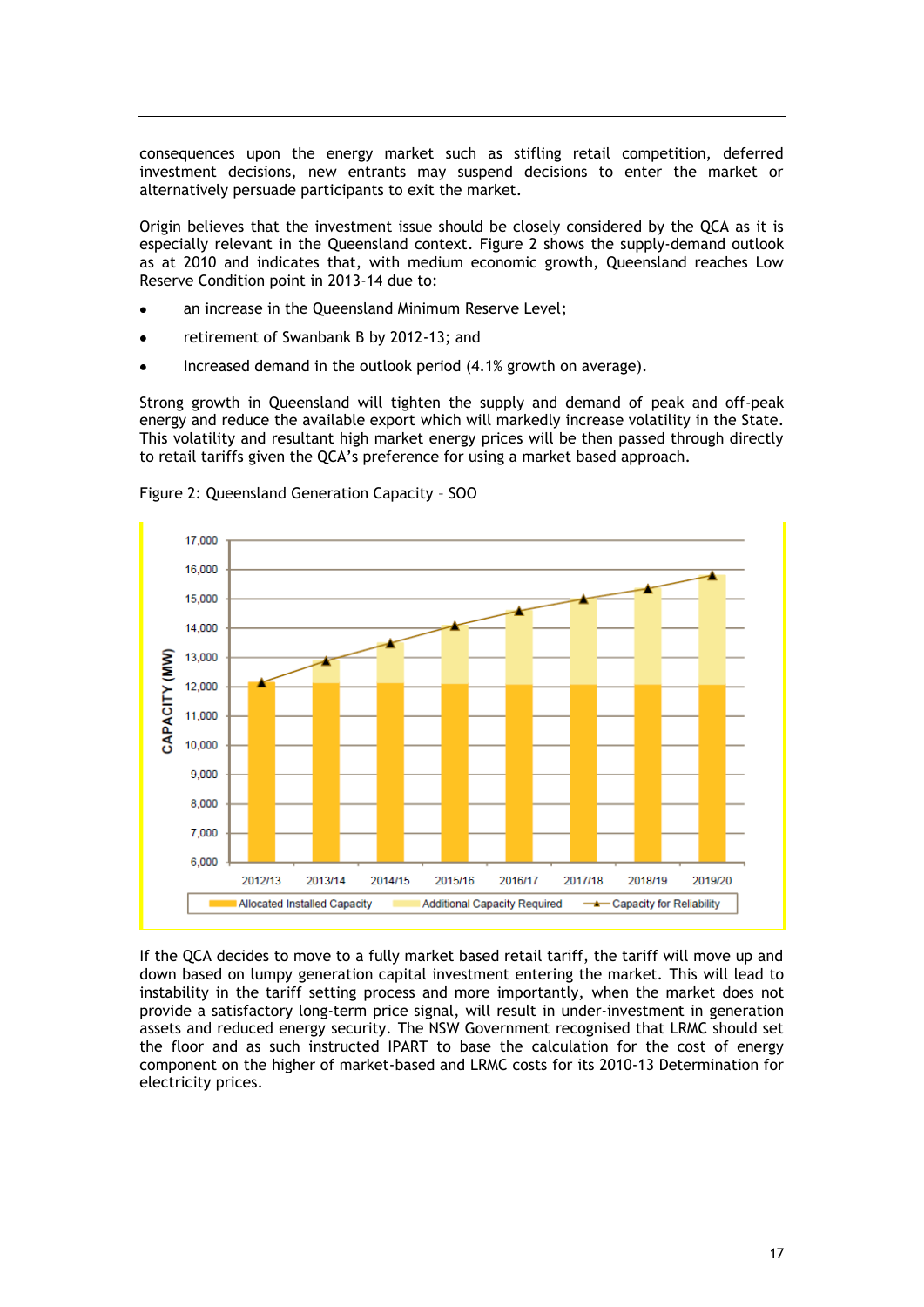The fact that IPART sought some flexibility in establishing the regulated electricity prices in NSW for further pricing determinations<sup>8</sup> does not imply a rejection of the concept.

The QCA in its Issues Paper promoted the view of the Independent Competition and Regulatory Commission (ICRC)<sup>9</sup>, having rejected the concept of the LRMC setting the floor for wholesale energy costs. It is relevant that the ICRC in Australian Capital Territory (ACT) rejected the LRMC setting the floor because there was no evidence in the ACT that retailer's receiving the LRMC in tariffs allowed this price to flow through to generators. This is not the case in Queensland, where Origin implements an integrated retailer model with significant generation assets.

However, the model produced by the ICRC, in its Final Decision<sup>10</sup> for the Transition Franchise Tariff (TFT) does not represent a tariff level which encourages a well functioning competitive retail market. Origin encourages the QCA to consider conclusions of the ICRC with caution due to the difficulties and lack of competition recognised in the ACT electricity retail market.

The ICRC also disputed the relevance of the LRMC and concluded a model to replicate the LRMC was a complex exercise that had its discrete set of problems. ICRC further concluded that the LRMC was the value by which the market price would follow in the long term and therefore could see no value in accepting the relevance of the LRMC to regulated prices whilst the market price will be tracking the LRMC over time, as eventually market prices would reach LRMC levels. Origin believes the ICRC has erred in this conclusion and the concern is if the LRMC was not the accepted level for a retail load, then an integrated retailer (as opposed to a new entrant) would not be prepared to enter into PPA arrangements for new investment.

Instead of driving the market price towards LRMC it will drive the market price above the LRMC to higher levels and for a longer period of time than would otherwise have occurred under an LRMC approach.

Origin argues an integrated retailer is more closely aligned to a representative retailer for which the QCA is seeking to establish efficient costs. Furthermore, Origin has confidence in the QCA's abilities to establish a robust LRMC calculation despite the difficulties of estimating the impacts of the carbon policy and other modelling given it has done so through many BRCI calculations.

It is Important to note that the recent competition review of the ACT conducted by the AEMC recognised the low level of the TFT was a contributing factor in the limited retail competition in that market. The AEMC also concluded for retail competition to be reinvigorated a complete removal of the TFT would likely stimulate retail competition and return the tariff levels to a more cost reflective level.

Finally, the Queensland retail electricity market can be distinguished from ACT as there is an active presence of multiple retailers in Queensland with a significantly larger regulated load while the ACT market is a mere sub-set of the NSW generation mix. Furthermore, Origin has demonstrated that the level of the retail tariffs encouraged its investment in Queensland generation due to the certainty in respect of tariff levels, including its link to the LRMC.

1

<sup>&</sup>lt;sup>8</sup> IPART, Changes in regulated electricity retail prices from 1 July 2011, Final Report, June 2011

<sup>9</sup> Final Decision, Retail Prices for non-contestable electricity customers 2010-2012, June 2010

<sup>&</sup>lt;sup>10</sup> Final Technical Report, The Energy Purchase Cost component of the TFT 2010-12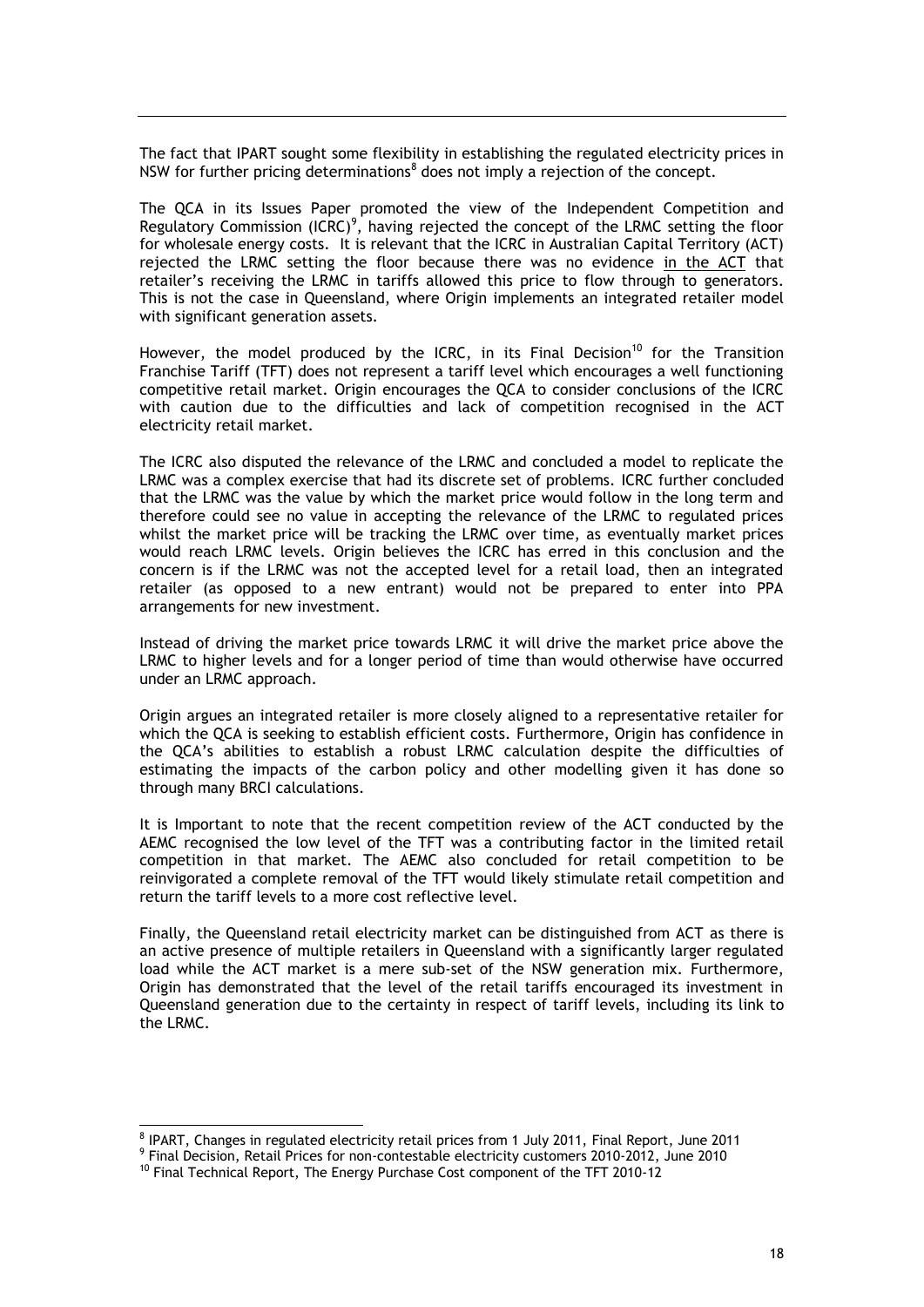#### **If so, how would retailers and customers share the risks as well as the benefits from any short term fluctuations in wholesale energy costs?**

If the energy cost component of the tariff prices is estimated with the LRMC setting the floor level, the vertically integrated retailer underpins energy security. Without consideration of this market reliance in the short term, customers will in the long term be subject to higher pool prices. The normal competitive pressures in the market mean that customers will take the benefit from lower market prices and are able to churn to more competitive contracts.

In circumstances where the contract markets are reliable, Origin proposes a floor and ceiling scenario to be developed in the estimation of wholesale energy costs which will allow customers to take the benefit of smoother price movements between regulatory periods and work to protect customers from consistently high pool prices. If the LRMC for generation costs remains as the floor for the wholesale energy costs, then retailer's will take the risk and adjust its investment decisions for periods where the pool price is consistently high.

**Are there any other factors the QCA should consider in relation to this issue?**

As noted previously in this submission, the full cost of carbon will need to be incorporated into any LRMC estimate.

## <span id="page-21-0"></span>**3.4 Other Energy Costs**

#### <span id="page-21-1"></span>3.4.1 Energy Losses

Energy losses refer to the energy that is lost due to electrical resistance as energy flows through the transmission and distribution networks. As retailers record energy consumption at the customer's meter but are billed for the energy sent out from the generator, energy losses vary for each retailer and are calculated by combining transmission and distribution losses. The energy cost used in setting retail prices needs to account for these losses (the difference between total energy purchases and total sales).

**The QCA seeks stakeholder's views on any issues associated with the incorporation of energy losses in its energy cost estimate.**

AEMO calculates marginal loss factors for each NEM region and these are publicly available on its website. Distribution losses are also approved and published by the AER.

In calculating energy costs for the BRCI, the QCA indirectly accounted for transmission losses, but did not account for distribution losses, on the basis that its energy cost estimate was based on the NEM load which included distribution losses but excluded transmission losses.

To account for transmission losses, the QCA increased energy cost estimates by the average loss factor published by Powerlink each year in its Annual Planning Report.

For the cost build-up methodology, the QCA will need to derive an estimate of average transmission and distribution losses for Small customers in the Energex area. The wholesale energy cost will need to be escalated by these losses.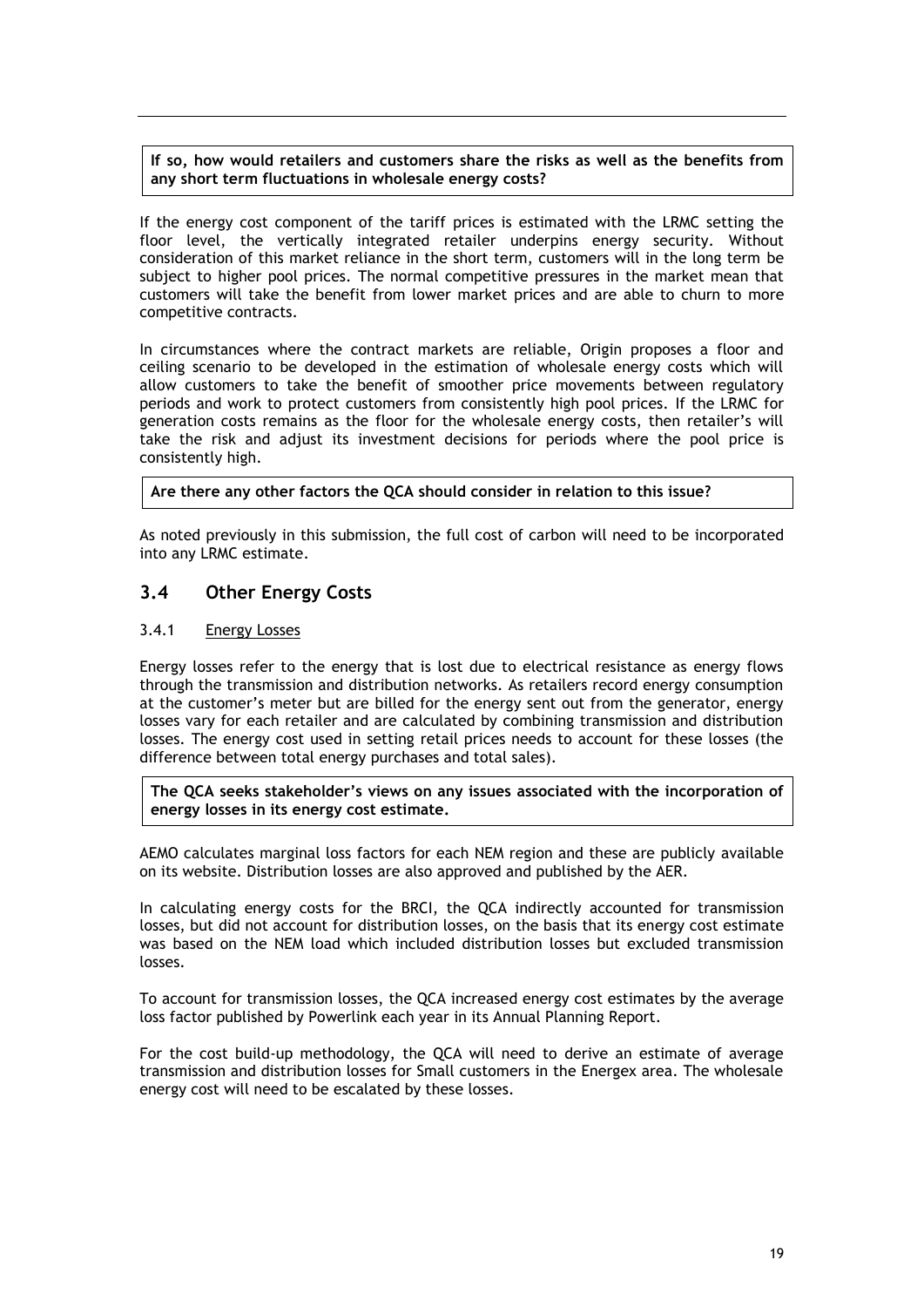#### <span id="page-22-0"></span>3.4.2 Queensland Gas Scheme

Origin agrees the costs incurred by retailers in meeting their obligations under State and Commonwealth Government greenhouse gas reduction schemes need to be accounted for within the energy purchase costs. The current schemes are:

- Queensland Gas Scheme; and
- Commonwealth Enhanced Renewable Energy Target Scheme.

Following from the discussions relating to the wholesale energy cost, the uncertainties relating to the carbon price and its impact upon businesses has affected the energy market and left participants hesitant to make assumptions about the future energy prices. In addition to this, the uncertainties have reached the individual schemes that are targeted at greenhouse gas abatement which are not directly impacted by the carbon price but will have indirect but unknown flow on effects. Consequently, energy market participants have ceased purchasing scheme certificates for 2012 onwards.

#### **How should a retailer's cost of complying with the Queensland Gas Scheme best be estimated?**

The QCA has identified the market based method to estimate the compliance costs of Queensland Gas Scheme in preference to a LRMC of gas-fired generation plant mix.

In the 2011-12 BRCI decision, the QCA relied upon the market price to estimate the annual price change movement. Origin was opposed to using the GEC market price as it disputes the relevance of the current market price to the actual price paid by retailer's long term purchase arrangements and the GEC market is considered to be illiquid.

GECs are predominantly long term power purchase agreement type deals that are entered into to support the build project generally at much higher price than prevailing market costs. Retailer's with large loads to ensure compliance with the scheme manage the liability through these types of arrangements. In general, GECs trade infrequently and the small amounts that trade are not indicative of underlying costs. To further complicate the current status, the uncertainty in the carbon policy is causing some concerns in the market about the future of the scheme and its continuance to the intended expiry. Based on these concerns, trading in the market for GECs for 2012 and beyond has ceased.

The QCA also notes that IPART utilised a LRMC method for its recent pricing determination to calculate the cost of the Greenhouse Gas Abatement scheme (GGAS). Origin did not support the conclusions of the consultants when estimating the LRMC for NGACs, but agrees with the underlying concept of applying the LRMC when the market data available is flawed or non-existent. Origin believes that in the context of the ongoing uncertainty with the carbon price which is unlikely to resolve itself until closer to its reality, the QCA will need to rely on the most reliable data available and in this case the LRMC is the most valid option.

As many established retailers' cover their long term liability for GECs, the need to trade regularly is removed. Retailers take up long term purchase agreements for GECs that provide for a fixed cost thereby avoiding short term price fluctuations. Accordingly, Origin reiterates that the LRMC more closely resembles the price paid by integrated retailer's for greenhouse based certificates.

Origin supports a method to estimate the costs of GECs by using the long run marginal cost of gas-fired generation plant mix.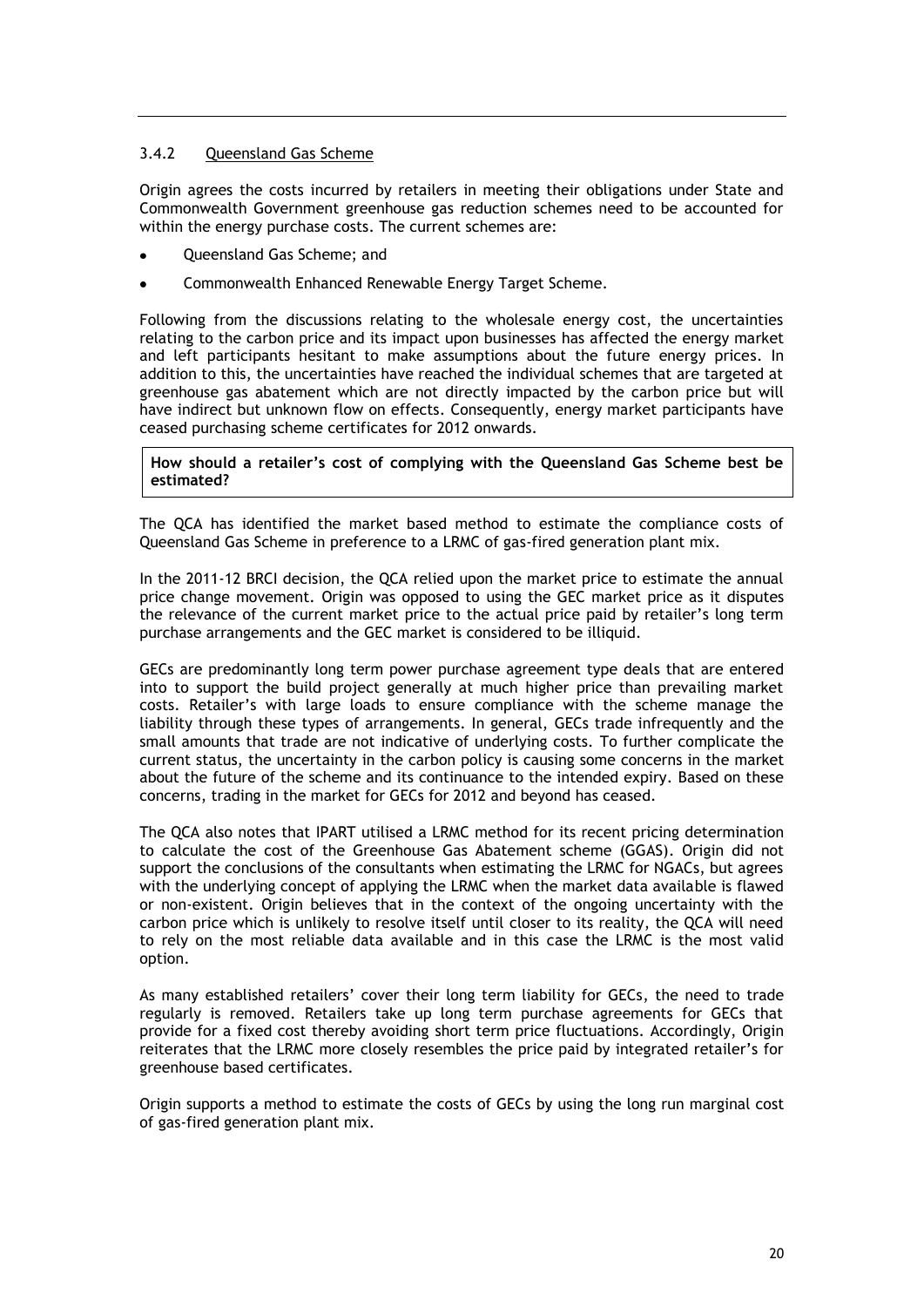#### **What data source(s) should the QCA use in modelling the Queensland Gas Scheme?**

It is recognised there is no valid GEC market. Current trading purchases for GECs are usually for low volume purchases, for example, retailers or large customers with minimal exposure to the Queensland loads and not in significant volumes. The reported trades for GECs are irregular and the volumes purchased are not recorded. It is not unusual for a period of one month to pass with no reported trades and therefore it is considered a very illiquid. Both AFMA and ICAP release a forward price curve that can be used as a market benchmark however this is not reflective of true cost and there are no volumes reported for calculating a weighted average.

Accordingly, the curves are merely a benchmark that has no solid basis or linkages to actual trading data.

**Are there are any other issues that should be considered in estimating this cost component?**

Carbon is causing uncertainty for State based schemes such as the GEC and NGAC markets. Retailers are cautious about forward contracting GECs in particular because there has been no guidance on the future of the scheme now that carbon should be in from 1 July 2012. To further justify the cautiousness, IPART based its recent pricing decision on a zero compliance cost for the NGACs which remains at the retailer's risk until there is greater certainty around carbon pricing policies.

#### <span id="page-23-0"></span>3.4.3 Renewable Energy Target Scheme

For the 2011-12 BRCI, the QCA based its estimate of 2011 LRET costs on weekly market prices for Renewable Energy Certificates (RECs), as published by AFMA, as well as the latest Renewable Power Percentage (RPP) and the latest annual LRET targets set by the Office of the Renewable Energy Regulator (ORER). In addition to this actual data, ACIL forecast its own estimate of total liable energy for 2012 and utilised the latest published LRET target to arrive at a forecast RPP.

To estimate SRES costs for the 2011-12 BRCI, the QCA relied on ORER's final Small-scale Technology Percentage (STP) published for 2011 and an estimate by its consultants for the STP in 2012.

#### **How should the QCA estimate retailers' costs of complying with the ERET scheme?**

The most appropriate method for estimating the medium term costs of retailer compliance for the large scale renewable target (LRET) will be to establish a long run marginal cost (LRMC) methodology to reflect the cost of building wind projects. Given the most likely form of renewable project to respond to the expanded scheme will be wind projects.

The change in the RET scheme in 2011 was intended to remove the solar REC influence on the price of RECs and improve investment in renewable energies. The separation of SRES from the scheme was to reduce the uncertainty for large-scale renewable energy projects. The high demand for small-scale renewable technologies resulted in a flood of RECs in the market depressing the REC price as well as the pursuit of large-scale renewable energy projects.

Market prices have been increasing since the split of the schemes and over time should approach a large scale renewable LRMC so as to encourage wind and large scale projects. However like other elements in the energy market, the carbon policy continues to cast uncertainty upon the future large-scale generation certificates (LGC) prices. In this regard,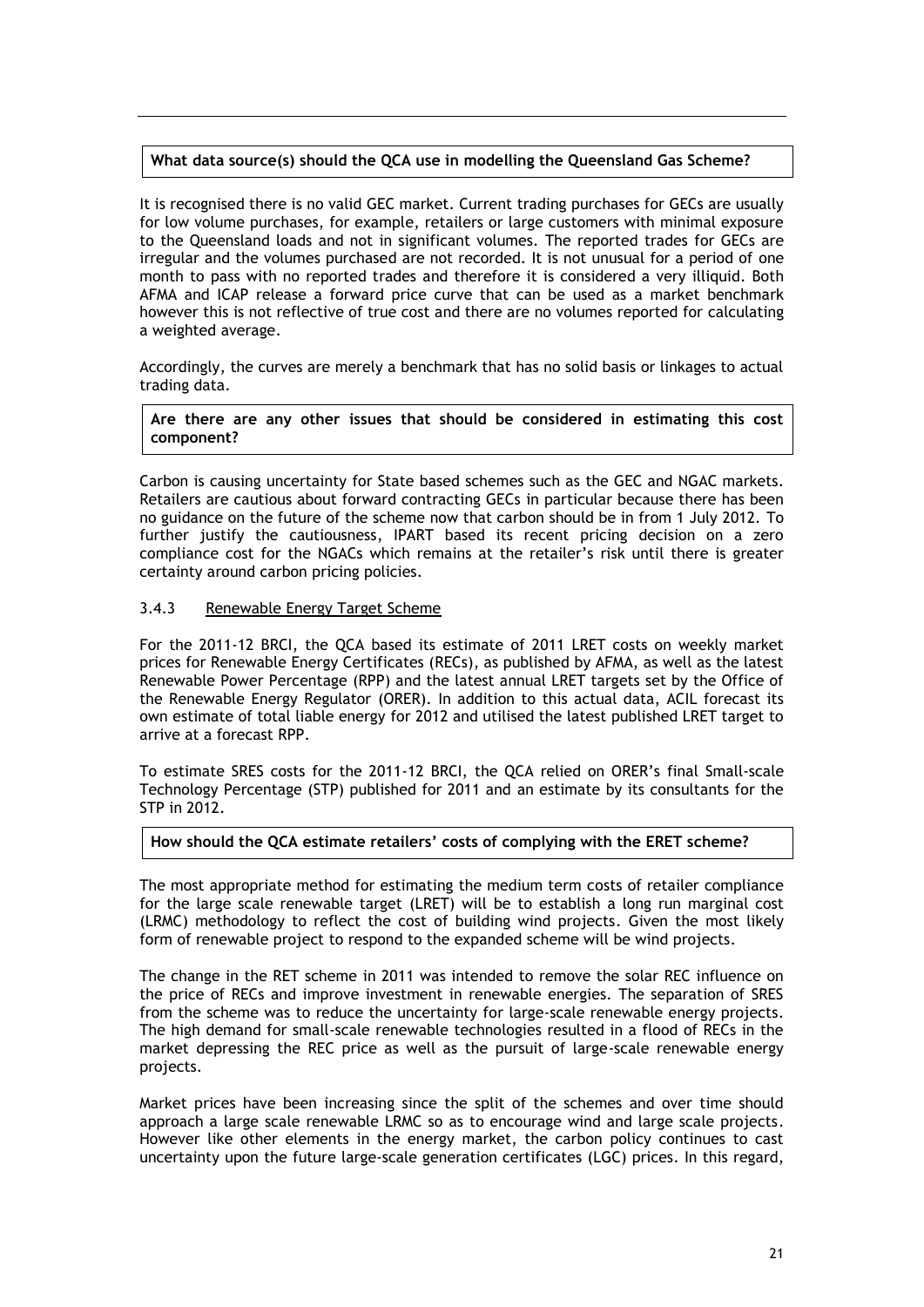the LRMC is the only plausible method to establish the cost of the LRET scheme to take account of the LGC market and adequately reflect the opportunity cost of investing in renewable energy as intended by the policymakers.

The small-scale renewable energy target has very different drivers to LRET and is determined mostly by government incentives for households to take up solar installations. In estimating the SRES cost, the QCA should follow the basic ORER formula for calculating the SRES cost for each tariff year:

- The STP aligns with that published by ORER, both binding and non-binding estimates,
- STC Clearing House price of \$40/MWh remains constant, and
- A basic average used to produce the combined 2012-13 year.

With regard to the previous estimates of SRES costs in Queensland through the 2011-12 BRCI decision, Origin did not support the underlying assumptions used by ACIL Tasman. The estimate of 9 percent STP for 2012 was grossly inadequate as the market was estimating and pricing in a 20 million excess of certificates from 2011. The market predicted these excess STCs would rollover to 2012 which translates to approximately 10 percent even before taking account of any expected STC creation in 2012. As expected, on 29 July 2011 ORER published a further non-binding estimate for 2012 STP at 20.87 per cent.

Furthermore, demand for solar panels has not cooled even though the solar credit multiplier has decreased to three as this has been offset by the high Australian dollar and the oversupply of solar panels (specifically from China) causing the price of panels to fall.

**What factors should be considered in forecasting the REC costs likely to be incurred by retailers in the SRES and LRET markets?**

LRET forward contracts are very illiquid due to the carbon uncertainties in the market.

ORER is best placed to estimate the STP for future years. Origin does not support estimates that are below the estimates published by ORER.

#### **Are there are any other issues that should be considered in estimating this cost component?**

Given the large under-estimate of the 2012 STP in the 2011-12 BRCI calculation and the absence of the compliance costs for the first 6 months of 2011, the QCA should enable retailers to recoup the costs previously incurred to comply with SRES but denied in the BRCI years. As a minimum, the new tariff price must include the balance of compliance costs for 2011-12, that is, the difference between the 9 per cent estimated by ACIL Tasman for the 2012 STP and the binding 2012 STP to be published by ORER at the end of 2011.

Once the carbon scheme is implemented the Federal Government is considering implementing a National Energy Efficiency scheme that will increase the regulatory obligations of retailer's and accordingly the cost to serve tariff customers.

In this instance, Origin considers a mechanism to allow for a cost-pass through during the tariff year to enable retailer's to recoup costs for anticipated and unanticipated regulatory change events. Given the myriad of possibilities for regulatory change, Origin does not consider a pass-through event should be restricted to certain situations. An open process to allow retailer's to claim legitimate anticipated or unanticipated costs ought to suffice. Although the tariff price will be set for one year, the market uncertainties are too great to deny an opportunity for retailer's to reopen at least for the 2012-13 tariff year.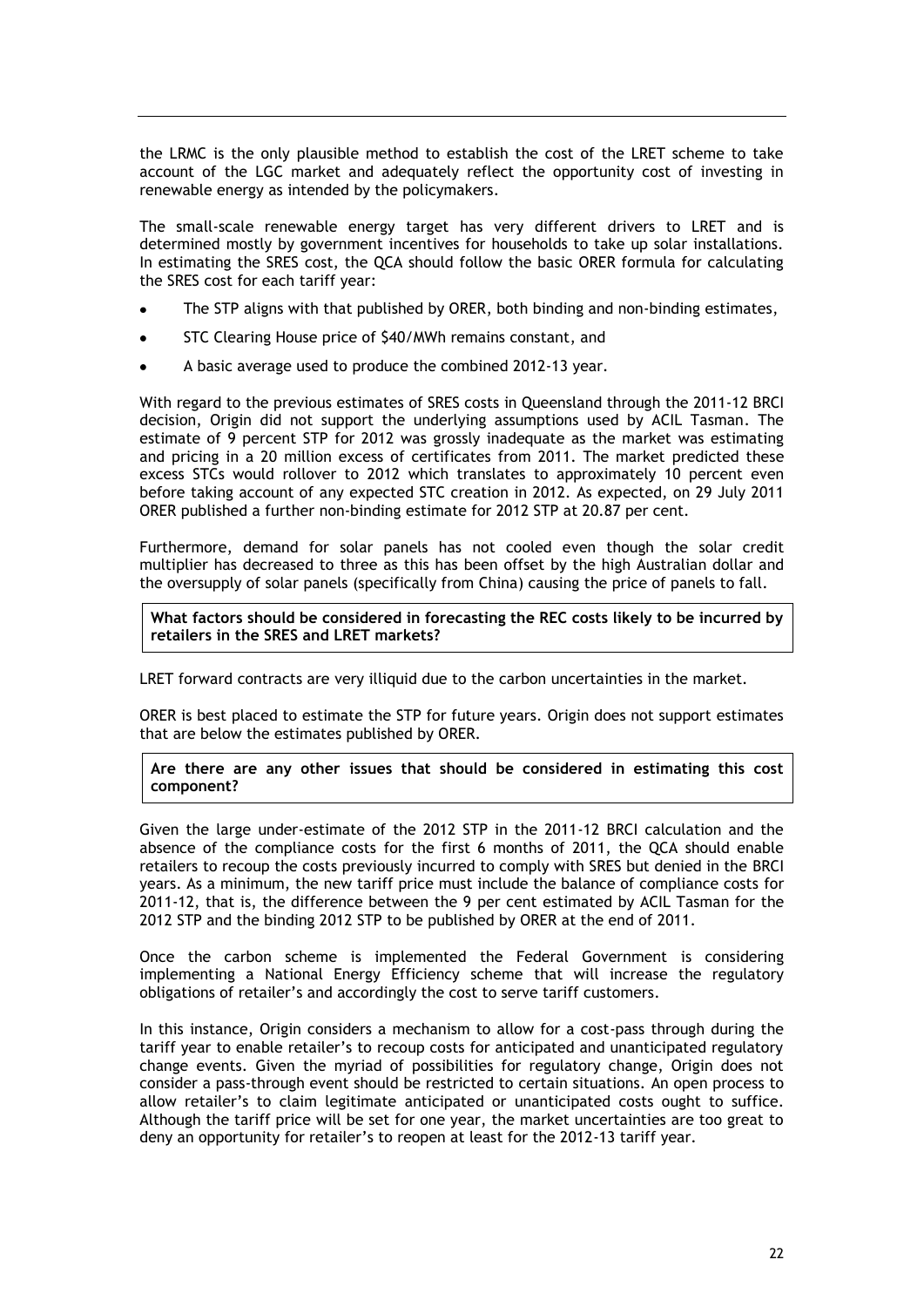Another possible regulatory change event that may impact on SRES is potential subsidies to support solar technology from the Clean Energy Fund as part of the Carbon Policy. Concerns in the market relate to further subsidies to the solar industry which may increase the volumes of STC's in the SRET market, resulting in further inflation of compliance costs.

#### <span id="page-25-0"></span>3.4.4 Carbon Pricing

**Is it reasonable to expect the market to effectively price in the carbon tax? If not, how should the QCA estimate retailers' costs of complying with a carbon price?**

On 24 February 2011, the Commonwealth Government announced that an interim carbon price mechanism would apply as early as 1 July 2012. A carbon price is to be fixed at a predetermined rate that increases each year for between three and five years, to be followed by the introduction of a carbon trading market.

As highlighted by Origin previously, there is currently no forward contract market for 2012-13 and there is no suggestion that carbon will be fully priced into the market until legislation is passed and a carbon price is certain. At present, any energy purchasing arrangements that are made simply incorporate a direct pass-through for the cost of the carbon price.

Consequently, it is uncertain how the QCA's market based approach can incorporate carbon effectively and it is most important that modelling of the LRMC floor for the energy cost allowance will need to include the price of carbon.

This may need to be done by modelling LRMC without carbon then adding a carbon pass through at market intensity.

#### <span id="page-25-1"></span>3.4.5 NEM participation fees and ancillary services charges

**How should the QCA estimate both the NEM participation fees and ancillary services charges incurred by retailers?**

**Are there are any other issues that should be considered in estimating this cost component?**

As indentified by the QCA, the NEM participation fees and ancillary services charges that retailers are required to pay to AEMO are relatively stable. These fees and charges are forecast and published on AEMO's website prior to each financial year and as such, Origin agrees with the QCA that these costs should be readily forecast from historical information as well as the expected future movements of these cost as identified by AEMO.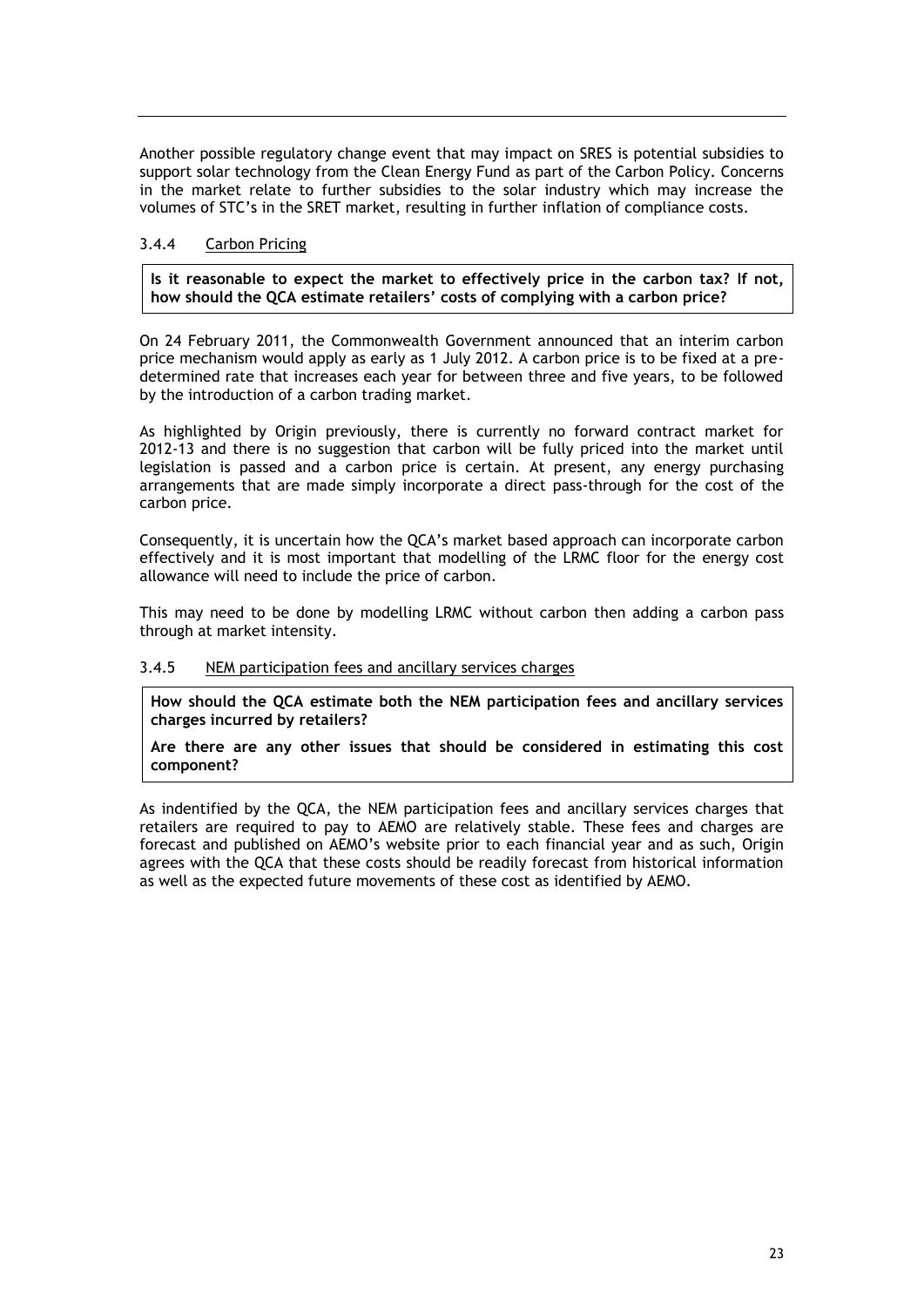## <span id="page-26-0"></span>**4. Retail Costs**

Retail operating costs relate to the costs of the services provided by an electricity retailer to its customers. In order to establish a retail operating cost allowance, the QCA needs to determine appropriate retail operating cost categories and an approach to estimating costs in each of those categories.

As noted by the QCA, an appropriate allowance for retail costs needs to be included within the R component of each retail tariff. Retail costs and margin need to be set to encourage business efficiencies, new entrants and thus competition in the electricity market. If the retail cost component of each tariff is set below a representative retailers cost to serve, competition will stall and customers will not be offered price benefits or discounts. This is to the detriment of consumers.

Origin's preferred approach to determine a representative retailer's costs is to use the current Queensland retail operating cost benchmark, to escalate this allowance on a fixed annual basis. To give the QCA confidence in its own benchmark, Origin believes the QCA could construct an indicative retail operating cost for a representative retailer based on indicative data provided by retailers. This is because Origin believes recent benchmarking decisions, based on the New South Wales benchmark, are not representative of the costs that a new entrant would expect to incur now and in the near future.

For the purpose of determining the R component under the proposed new pricing methodology, Origin believes the QCA should base it on:

- A representative, new entrant retailer. This retailer should be of a moderate size with between 200,000 – 500,000 customers. This reflecting that competition is evident in the Queensland market and retailers are slowly growing in size. However, the size also needs to recognise that there are a number of smaller scale retailers entering the mass market segment; and
- Retail costs should include both retail operating costs (ROC) and customer acquisition costs (CARC) with CARC costs being considered as another retailer operating cost. These are the costs that are incurred by retailers in obtaining, retaining and providing services to its customer base.

Origin notes that competition in the Queensland electricity industry has significantly increased since the market opened to full retail competition in 2007. Whilst customer churn to market contracts has steadily increased, recent churn rates appear to be at a flatter rate. The churn rates suggest that prices should be deregulated in the near future however Origin understands that this issue will not be considered until the Australian Energy Market Commission (AEMC) conducts its review of competition in Queensland in 2013. Until this time, Origin believes that it is imperative that retail tariffs reflect the costs that retailers incur in supplying regulated customers in Queensland and ensure that there is sufficient flexibility in the determination to account for increasing future retail costs (ie. carbon tax, NECF).

Origin believes that determining retail costs based on a representative, new entrant retailer will encourage a greater level of competition in the Queensland electricity market and is in the long-term best interest of customers.

Each of the above retail cost issues are discussed further below.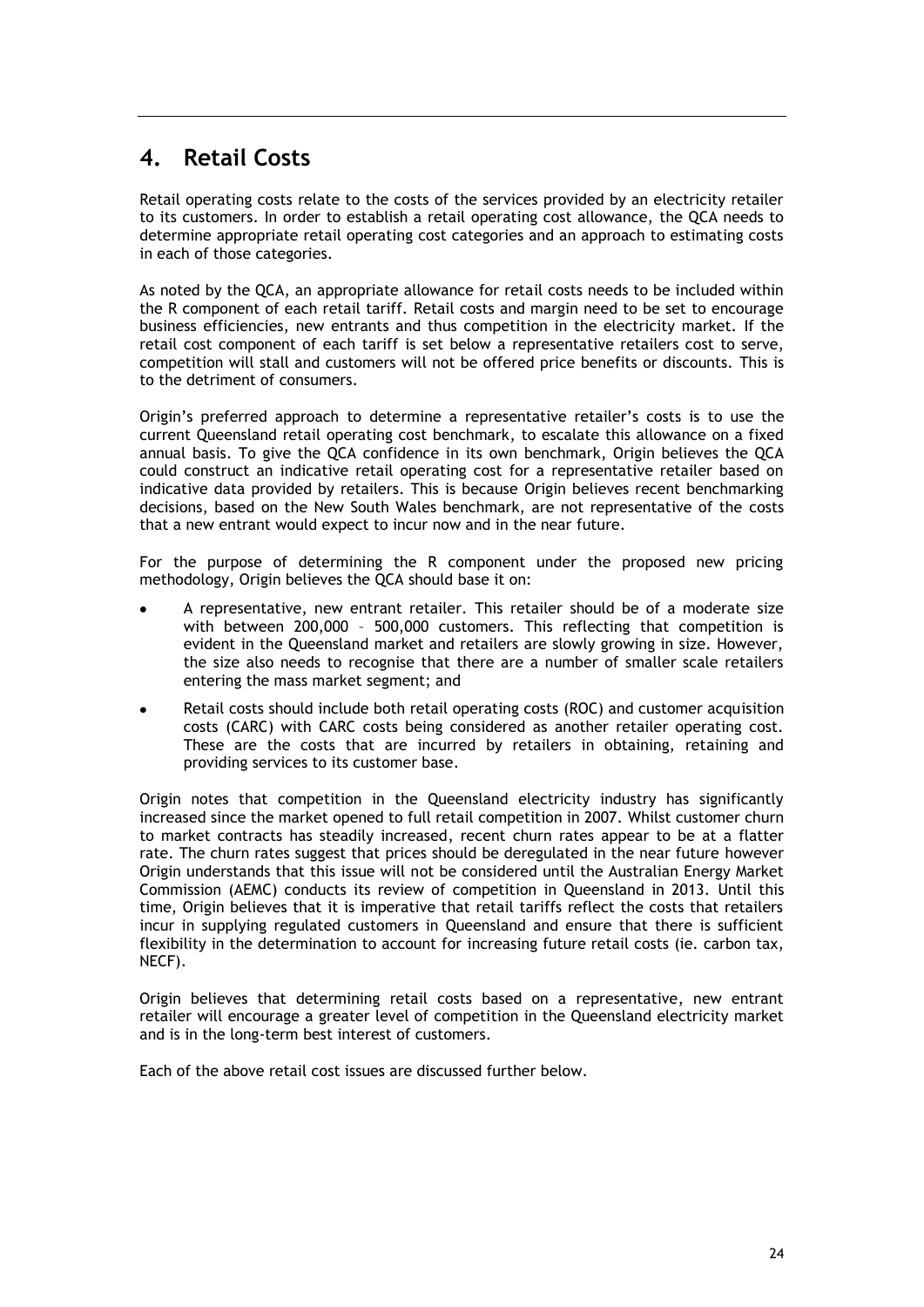### <span id="page-27-0"></span>**4.1 Retailer Characteristics**

**The QCA seeks stakeholders' views on the following:**

**Should the build up of retail costs be modelled on a representative retailer or an actual retailer in the Queensland market?**

**Where a representative retailer is preferred:**

**Should it be a new entrant or incumbent in the market**

**Should it be a stand-alone business providing only electricity retail services in Queensland or an integrated business involved in other activities including retailing in other jurisdictions**

**How many customers should it be assumed to have?**

**Where an actual retailer is preferred, which retailer(s) should be included?**

Obtaining actual cost data from Queensland retailers would be data intensive and Origin's experiences in other jurisdictions have shown that it is a contentious issue given the different structures and activities of the various retailers. In addition, there are no standard retailers in Queensland to obtain actual cost data. Origin thus believes that it is appropriate for the QCA to base the build up of retail operating costs and margin on a representative retailer. This is the approach that has generally been adopted nationally.

Further, Origin believes that the representative retailer should be defined based on a new entrant retailer with a moderate sized customer base of between 200,000 – 500,000 customers. A new entrant approach will ensure the market remains attractive to retailers to further encourage competition and the offering of price discounts to consumers. The R component needs to be set so that an array of retailers can compete in the market and not just the incumbent retailers. If new entrants are deterred from entering the market, competition will fall which will be detrimental to consumers.

Origin recognises that the new entrant retailer needs to be of a moderate size given competition has steadily increased in Queensland and retailers are growing in size. However, there are still a number of retailers trying to enter the Queensland market, for example, Qenergy and Click Energy. The costs need to reflect that there are small scale retailers and if the allowed costs are not adequate to cover costs, retailers will exit the market. The larger the number of retailers in the market, the greater the level of competition and price offerings – this is clearly visible in Victoria.

Given the varying market and regulatory frameworks that exist across the country for electricity retailers, Origin believes the representative retailer's costs should be based on a stand-alone Queensland electricity retailer. Although Origin agrees that there are economies of scope in retailing across electricity and gas and across state borders, these economies of scope are limited in the current market framework. The rules and regulations around the electricity market are different from state to state and from fuel to fuel. Although there is a move to a national framework, this will not occur before July 2012 (this timetable may be further delayed) and the exact economies of scope have not been fully determined as each jurisdiction has their own derogations from the national framework. Furthermore, jurisdictional specific concession schemes will continue to be administered by retailers. An electricity retailer operating across state boundaries is unlikely to have a lower cost to serve than a stand-alone retailer given the unique systems and processes that need to be developed for each state.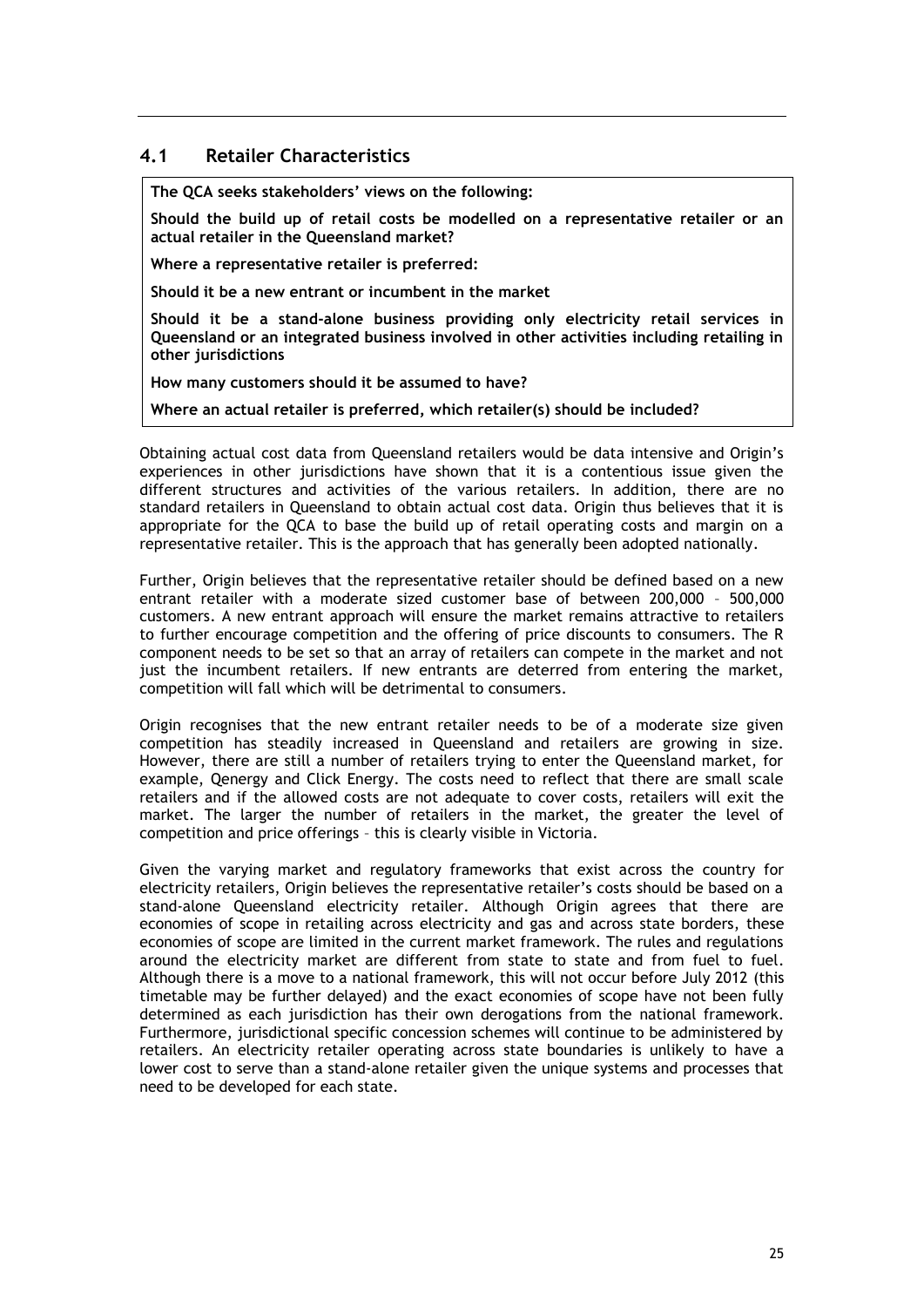Origin notes in the QCA's has commented that regulators have set regulated prices based on retail costs of actual retailers, and includes South Australian electricity<sup>11</sup> as an example. Origin's understanding of ESCOSA's approach is that a benchmark approach was used and actual data was only obtained to determine the sensibility of the benchmark. In terms of the approach, ESCOSA's recent electricity price determination states:

*"ROC allowance is set by having reference to the entire retail market, rather being based on the costs incurred specifically by AGL South Australia…the ROC allowance represents the costs that a new entrant would be expected to incur in meeting the responsibilities of standing contract supply to small customers in South Australia"<sup>12</sup>*

#### ESCOSA further states:

*"The Commission observes that, in comparing an actual cost approach to a benchmarking approach, benchmarking is more likely to be consistent with the Commission's statutory objectives of promoting efficiency and providing incentives to reduce costs. The Commission therefore intends to place significant weight on its benchmarking approach."<sup>13</sup>*

ESCOSA's final decision states that they accepted AGL's proposed ROC *"having regard to other regulatory decisions"<sup>14</sup> .* Thus, actual AGL data was collated to determine the sensibility of the benchmarks however, ESCOSA largely relied on benchmarks for a new entrant retailer and not an incumbent retailer.

### <span id="page-28-0"></span>**4.2 Retail Operating Cost Categories**

**The QCA seeks stakeholders' views on which costs should be included in the retail operating cost allowance and how they would best be categorised?**

Although there is no universal set of cost categories used by energy regulators, the underlying cost categories appear very similar. Thus, Origin believes the following cost categories are appropriate moving forward:

- Billing;
- Customer call centres;
- Credit management (including bad and doubtful debts);
- Energy Trading activities;
- Corporate overheads;
- IT systems; and  $\bullet$
- Other costs (eg Ombudsman costs).

In terms of other costs, Origin believes the QCA regulatory fees should be treated as a separate retail cost item. Licence fees are significantly higher in Queensland than any of the other jurisdiction. Origin understands the benchmarks do not fully take these into account. It is noted that clause 13 of the QCA's regulatory fees framework provides a specific provision for the pass through of Queensland regulatory fees<sup>15</sup>.

 $\overline{a}$ 

<sup>11</sup> P22 – Issues Paper

<sup>&</sup>lt;sup>12</sup> ESCOSA, 2010 review of Retail Electricity Standing Contract Price Path, Draft Inquiry Report and *Draft Price Determination*, pA-88

 $13$  lbid, pA-93

<sup>14</sup> ESCOSA, *2010 review of Retail Electricity Standing Contract Price Path, Final Inquiry Report and Final Price Determination*, pA-86.

<sup>&</sup>lt;sup>15</sup> QCA:Fee Framework, p3.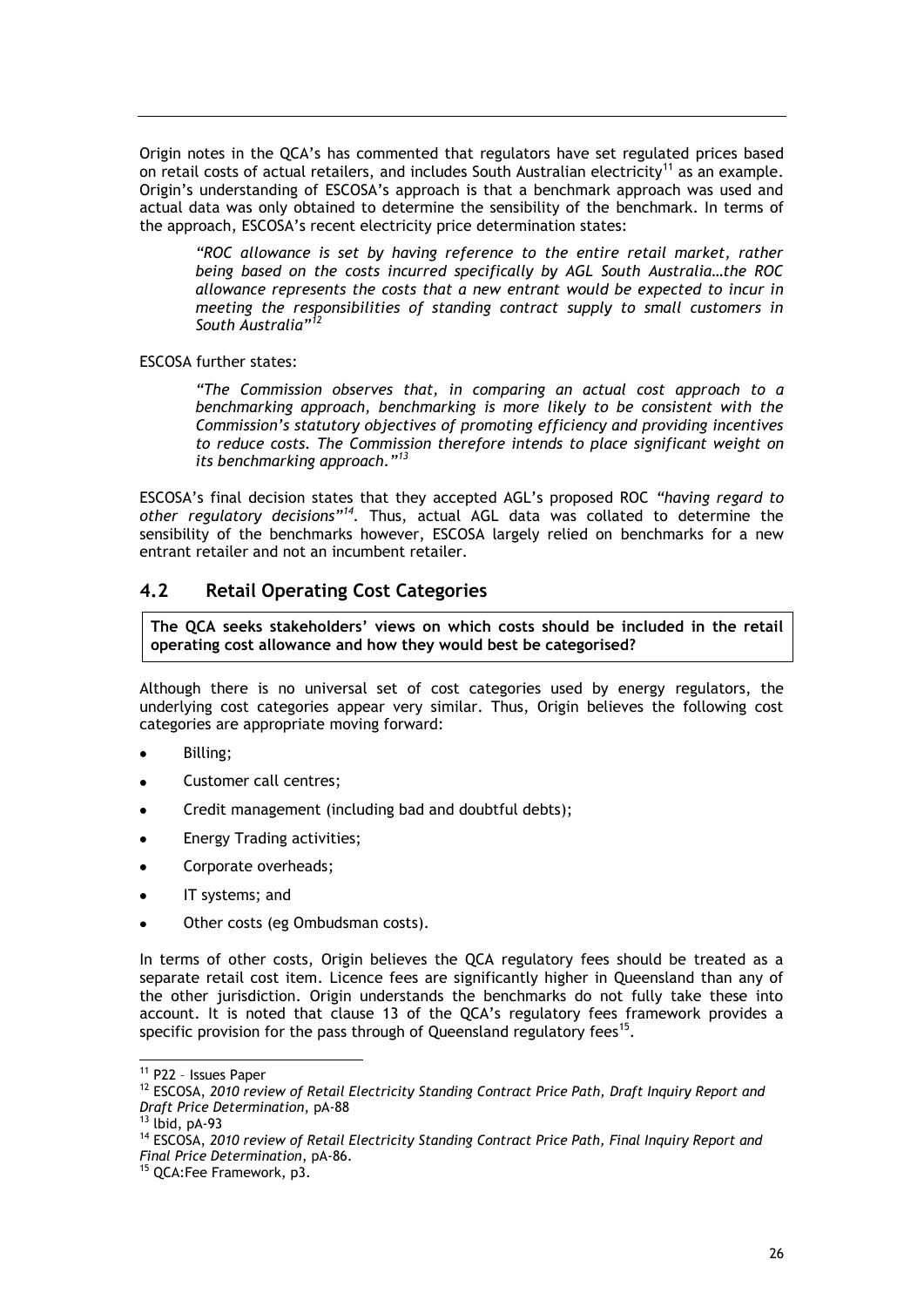On the issue of depreciation, it appears appropriate that this cost item be accounted for through the retail margin and not retail costs. Retailers are publicly reporting cost to serve data on this basis and it would appear appropriate that regulated pricing aligns with this methodology. It is noted that all Regulators have now taken the approach to include depreciation as part of retail margin.

## <span id="page-29-0"></span>**4.3 Calculating Retail Operating Costs**

**The QCA seeks stakeholders' views on the following: How should retail operating costs be calculated? What information should be obtained from retailers? What other sources of information would assist The QCA in its task?**

Origin's preferred approach for determining a representative retailer's costs is through carrying out a benchmarking exercise of relevant regulatory decisions. It is however noted that it can be difficult to compare jurisdictional pricing decisions due to the different methodologies and parameters used by Regulators in approving retail costs. This is particularly true in the retail sector where retailers operate under separate regulatory and market frameworks as well as CARC being treated and calculated on various bases. While there are these differences, there is still an upward trend in retail costs as can be seen below.



**Chart 4.1 Regulator Electricity Decisions over time, \$ROC/customer**

Of all the benchmarks of retail costs (including CARC), Origin believes the current escalated Queensland retail operating cost benchmark should be used as the starting point for determining the R component for each retail tariff. The original Queensland benchmark set in 2006 does not take into account the current regulatory and market complexities nor contemplate the existence of smaller scaled retailers. The original benchmark is thus too low. Origin believes the escalated allowance more accurately reflects a retailer's actual costs of operating in the Queensland electricity market than recent benchmark studies.

Origin has significant concerns with the approach that Regulators, such as ESCOSA, have recently taken by adopting the New South Wales benchmark. The retail operating cost decision by IPART in the 2010 Determination was at the lower end of the range of outcomes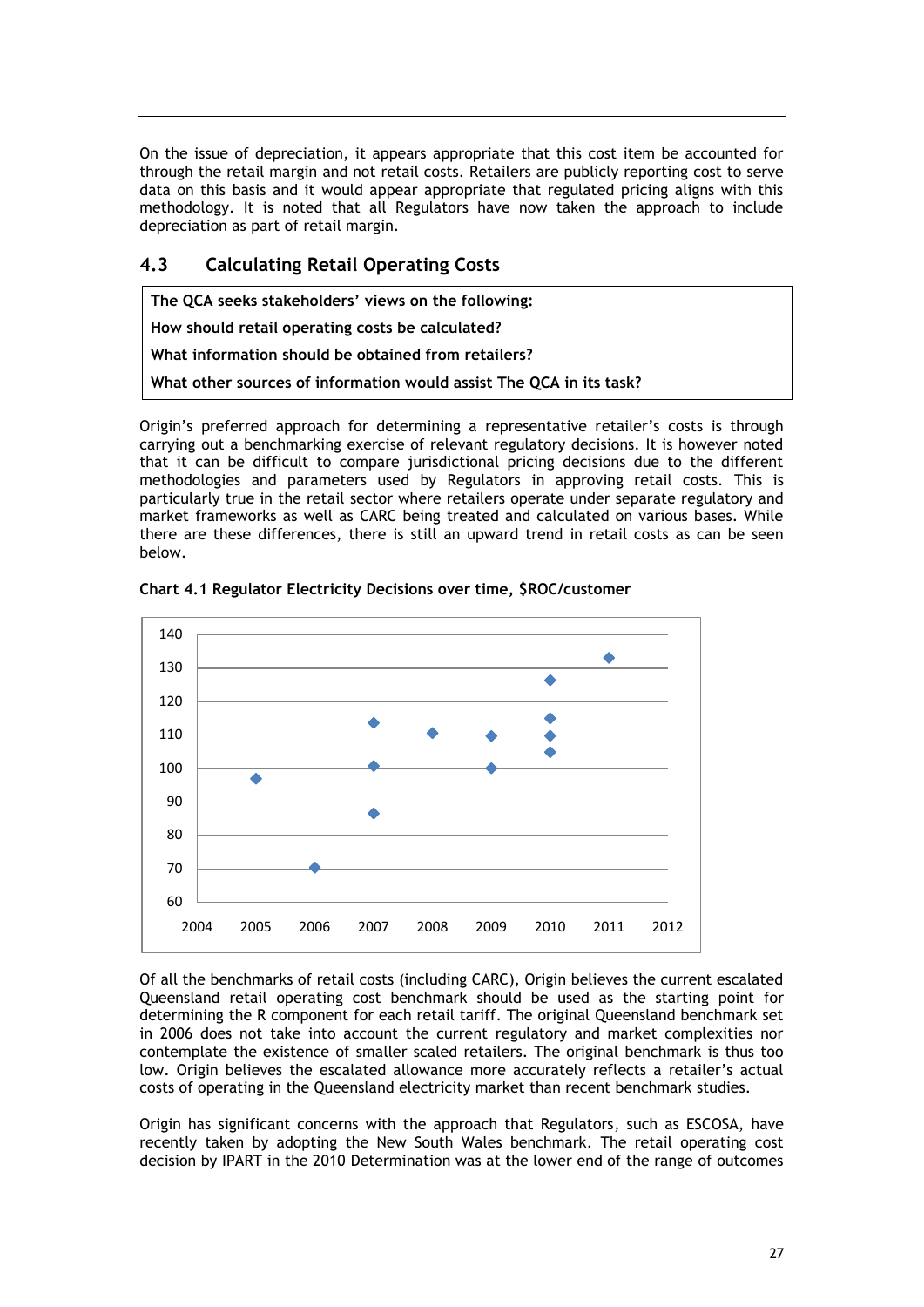that might be expected for a retailer in the New South Wales electricity market. Although IPART conducted a bottom-up analysis, concerns were raised over the methodology used to determine the cost estimate including:

- The Standard Retailers that existed in New South Wales were integrated distribution network and retail businesses. The analysis was therefore subject to the variability and ring-fencing methodologies of the Standard Retailer's accounting systems and some cost sharing from an operational sense of the integrated businesses. The QCA would be aware of such variations from its previous regulation of integrated retail and network businesses;
- the benchmark reflects the historical costs and processes of a Standard Retailer in  $\bullet$ New South Wales rather than a forecast of ongoing retail operating costs. Origin believes the costs allowed in this determination are understated and do not take into account current costs nor future regulatory obligations that are relevant to the market; and
- while the IPART bottom up analysis provided a range of cost estimates for both the retail operating costs and customer acquisition costs, it selected the mid-point in each range as the point estimate for the price calculations. This methodology was of significant concern to Origin and the business does not believe that this method was appropriate. IPART took a conservative range of costs so to then take the midpoint of the derived ranges introduced a clear statistical bias and was inappropriate for an assessment of retail costs. This was particularly concerning for Origin as the distribution or average of the cost data was not made available to stakeholders due to confidentiality concerns; and

Frontier, in their 2007 review of New South Wales electricity retailer's costs, noted that there were "uncertainties" with relying on Standard Retailer data in New South Wales as:

- economies of scope arise from spreading fixed costs over a wide range of functions and can be evident in functions related to customer information systems, billing and revenue collection in an integrated retail and distribution business<sup>16</sup>; and
- costs can be recovered over a wide range of activities leading to a lower average cost for an activity, such as retailing.

Frontier further noted in its review that the reported costs of a Standard Retailer in New South Wales were lower than those available to a standalone retailer.<sup>17</sup> They found that ROC may include savings from scope economies and therefore may understate the costs of a standalone retailer.

Given the myriad of inherent issues with the New South Wales benchmark which has since been adopted in South Australia, Origin believes that the current benchmarks are too low and are not representative of a new entrants cost. If the QCA decides not to rely on the current escalated Queensland ROC benchmark as the starting point, Origin believes that the QCA should construct an indicative total cost stack of a representative retailer based on indicative data from retailers. Adopting the current NSW benchmark will lead to an underrecovery of retail costs by a representative new entrant retailer which could have a negative impact on competition and investment.

With regards to the annual change in ROC, Origin suggests that a simple methodology should be developed. For example, the QCA's current approach of escalating ROC based on a percentage split of wage growth and the consumer price index. However, if an annual escalation method is used, then there would need to be a provision to take into account

1

<sup>16</sup> Frontier Economics Pty Ltd, *Mass market new entrant retail costs and retail margin – Public Report*, March 2007, p10.

 $17$  lbid page 10.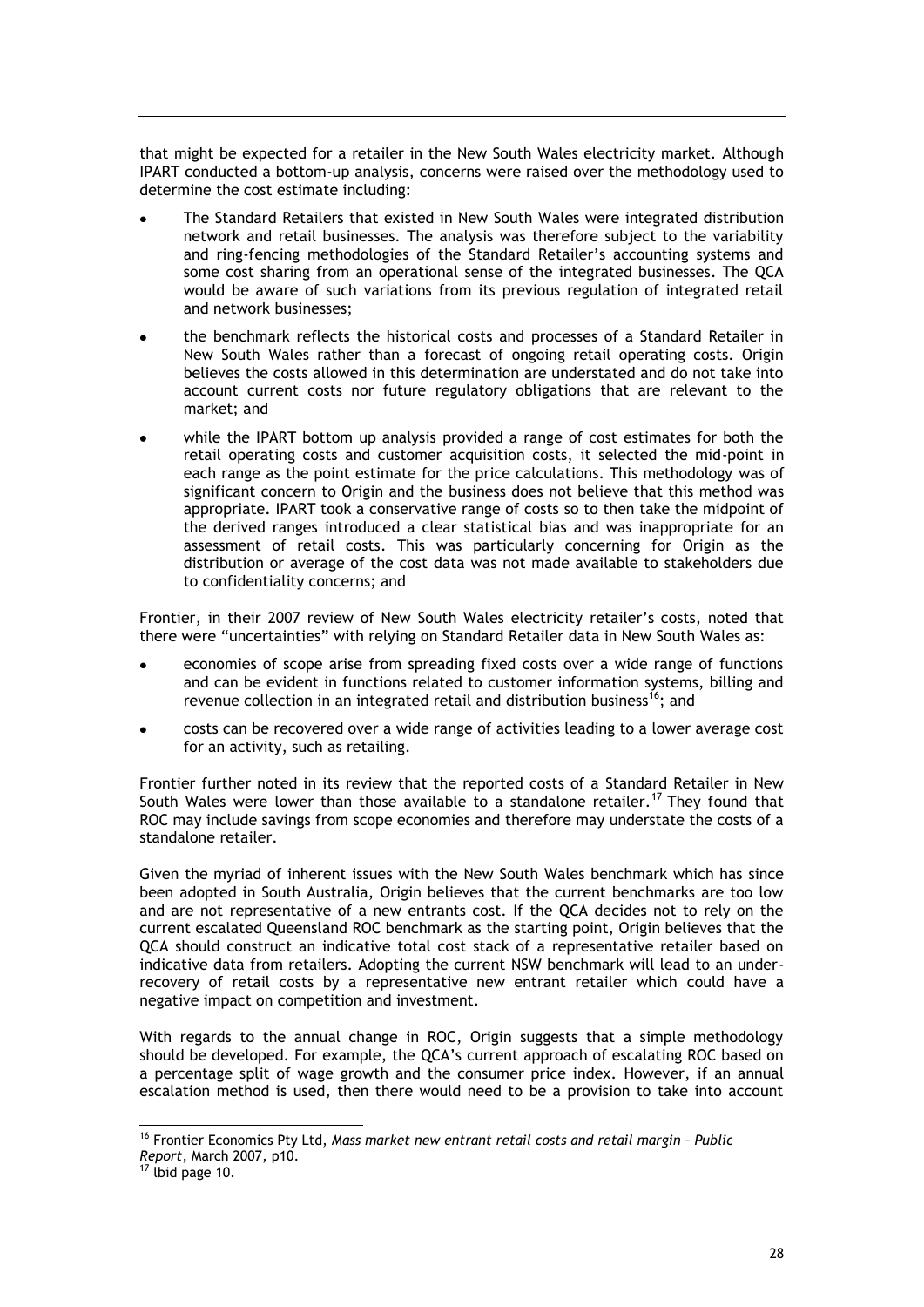one-off changes to retail costs because of new regulatory or compliance obligations in the Queensland market. Origin envisages that the ROC escalates based on a fixed method unless it is demonstrated that there has been a change in ROC because of the introduction of a new scheme or an event (including new benchmark studies). It would then be up to the QCA to assess whether any increase was warranted. Instilling a fixed principle will provide an element of transparency and certainty to the market.

## <span id="page-31-0"></span>**4.4 Customer Acquisition and Retention Costs**

**The QCA seeks stakeholders' views on the following: Should CARC be treated the same as other retail operating costs? If not, how should CARC be calculated? Are there any other issues related to CARC the QCA should consider?**

As noted by the QCA, CARC are costs related to acquiring new customers, retaining existing customers and transferring existing non-market customers onto market contracts. These costs include marketing, advertising, sales overheads, door to door agent costs and telesales. The inclusion of a CARC is necessary in order to ensure the competitive functioning of the Queensland electricity market.

Similar to base ROC calculations, CARC should be based on a new entrant retailer. By their nature, new entrant retailers have to acquire their customer base through market initiated activity. This includes new entrants needing to replace lost costs with new customers and instilling strategies to retain its customer base in order to recover its costs. It should be noted that there are definite costs to a retailer with the internal transfer of customers from market contract to standing contract (or vice versa) including various notification requirements. Queensland has a unique market in the sense that mass market customers have the ability to request a standing contract at any time. In order to continue to encourage new entrant activities, CARC must cover all costs a retailer incurs in acquiring, retaining and transferring a customer.

Once CARC has been initially calculated, Origin supports the QCA's proposal that CARC and ROC should be treated on the same basis. This means that the total retail cost allowed each year includes both CARC and the ROC and they will change in the same manner rather than CARC being dependent on churn. This approach appears appropriate given the way the market has matured and the manner this issue is dealt with by other Regulators.

## <span id="page-31-1"></span>**4.5 Retail Margin**

**The QCA seeks stakeholders' views on:**

**What factors should be considered when calculating an adequate retail margin?**

**What level should the retail margin be set at?**

The retail margin represents a normal retail cost which reflects the reward to investors for committing capital to a business and for accepting risks associated with providing retail electricity services. A retail margin which is not sufficient to compensate investors for their investment and the risks they incur leads to under-investment by existing retailers, deters entry into the market by new retailers and stalls the development of efficient competition.

A retail margin needs to cover a retailer for its risk-weighted investment. A low retail margin is a significant impediment to the further development of competition and to the future investment in the energy sector. A margin of at least 5.4 per cent appears appropriate.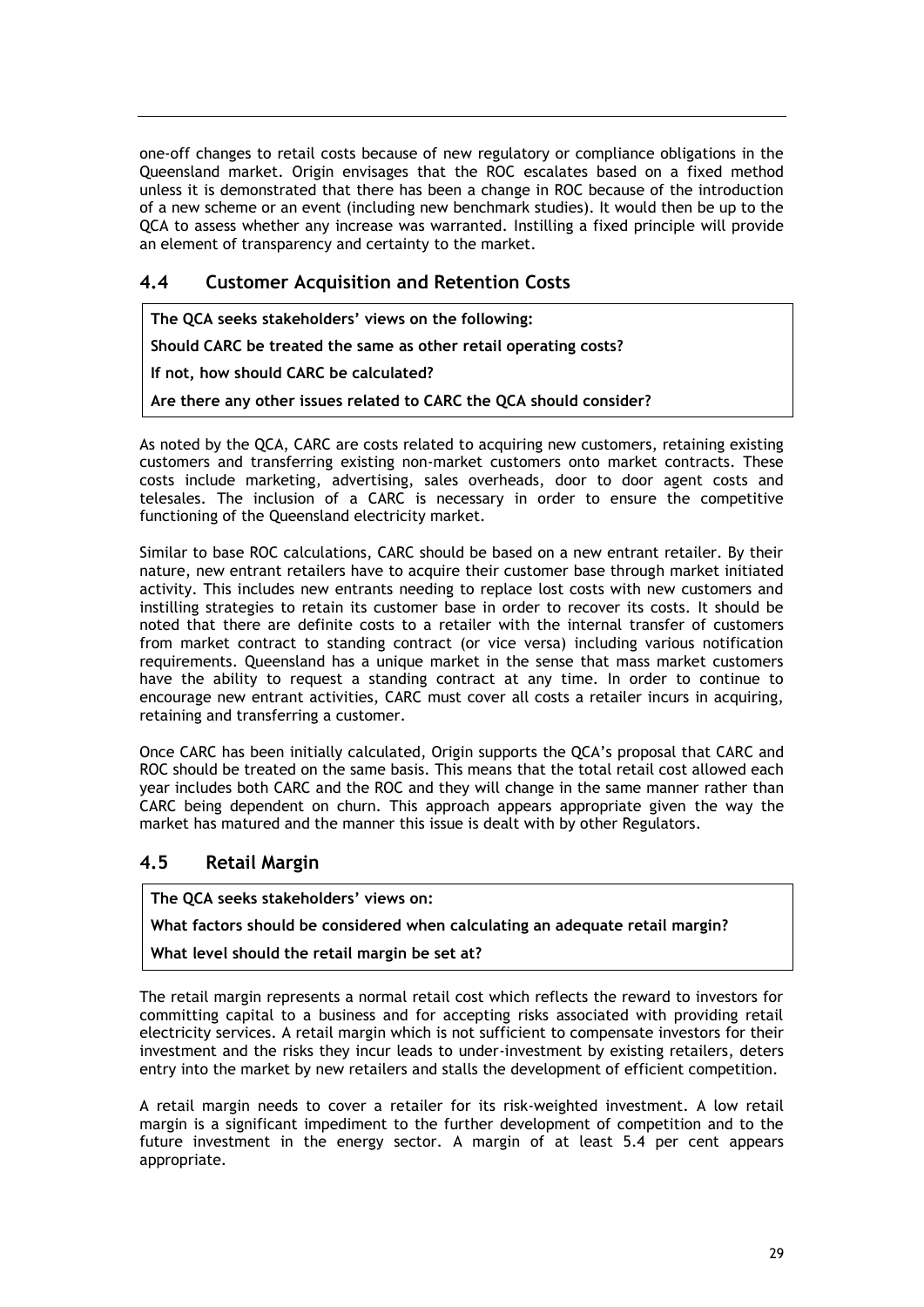When determining a retail margin for future price determinations, Origin believes that the QCA needs to set an appropriate retail margin taking into account that:

- all business risks are being suitably covered;
- satisfactory returns are provided to shareholders; and
- any forecast error resulting in reduced retail margins.

As noted by the QCA, there are a number of different ways an appropriate retail margin can be determined. Origin strongly supports a retail margin based on a percentage of total sales. This approach is commercially accepted across a range of industries and is generally consistent with that adopted by other jurisdictions. The level of margin must be sufficient to attract new entrant retailers and to encourage retailers to support future investment in the electricity industry.

In assessing an appropriate retail margin, Origin believes that the QCA should review the work undertaken by SFG for IPART's 2010 Electricity Price Determination. IPART engaged SFG to assist them in determining the appropriate retail margin for an electricity market in New South Wales. SFG used three different methodologies for estimating ranges of retail margin $^{18}$ . These including:

- Expected returns approach 3.4 per cent 4.8 per cent of sales revenue;
- Benchmarking approach 6.4 per cent 6.9 per cent of sales revenue; and
- Bottom-up approach 4.5 per cent 6.3 per cent of sales revenue.

IPART concluded that a weighting of one-third of each of the mid-points of the approaches was appropriate and thus derived a retail margin of 5.4 per cent. This value was consistent with the mid-point of the reasonable range recommended by SFG.

Based on the above detailed recent analysis, Origin believes a margin of at least 5.4 per cent is justifiable in Queensland. Origin proposes that the retail margin be higher than previously allowed because of:

- Recent benchmark margins that have been adopted in New South Wales and Australian Capital Territory. In particular, Origin believes that historically there have been less retailer risks operating in the New South Wales electricity market than the Queensland market given the existence of the ETEF arrangements and the fact that IPART adopted a cost based approach to determining energy costs by using the LRMC as the floor. If the QCA decides to take a market based approach to estimating energy costs, the margin should be higher than that determined in New South Wales to account for the greater risks faced by retailers in Queensland;
- Increased risks associated with future policy and market developments. This includes the introduction of initiatives such as a carbon tax, NECF and bill benchmarking for Queensland customers;
- The heightened credit risk, including counter-party credit risk and increasing exposure to consumer bad debt. This is particularly the case with energy bills increasing and a larger proportion of customers in financial hardship; and
- Although churn rates are at a high steady rate, Queensland has not attracted the same level of interest from independent small retailers as has been seen in other jurisdictions. The retail margin needs to cover a retailer's risk-weighted investment in order to entice them into the market.

-

<sup>18</sup> SFG Consulting, *Estimation of the regulated profit margin for electricity retailers in New South Wales*, 16 March 2010, p2.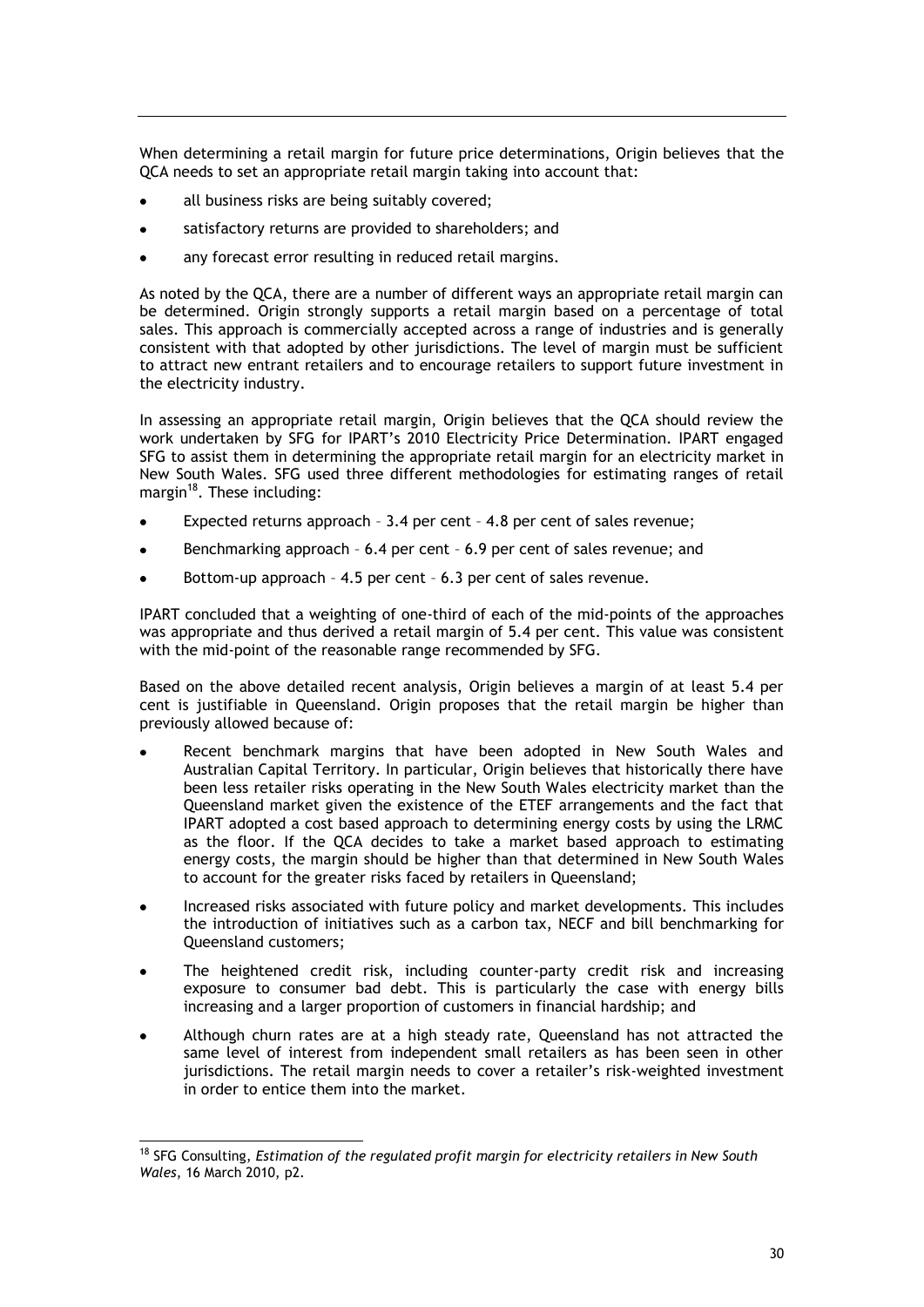Given the new risks, policy uncertainty and the potential for regulatory error in setting the retail pricing components, Origin believes the historical 5 per cent retail margin is inadequate and does not provide a return on investment to commensurate with the risks of a retail business.

Further, it should be noted that there is an asymmetrical regulatory risk in setting the retail margin. Lower margins will have a direct impact on market competiveness however a margin above the commercial requirements will have little impact with competition removing the opportunity for additional returns.

In a national electricity market, electricity retailers will seek markets where they can find the best value and if the risks are high and returns are low, their willingness to supply electricity customers in the Queensland market will decline. While Origin would continue to supply non-market customers, the effect will more quickly be felt on new entrants' willingness to offer electricity contracts (the standard contract price acting as the upper benchmark, or price to beat, for competing retailers) and thus customer's ability to receive price benefits.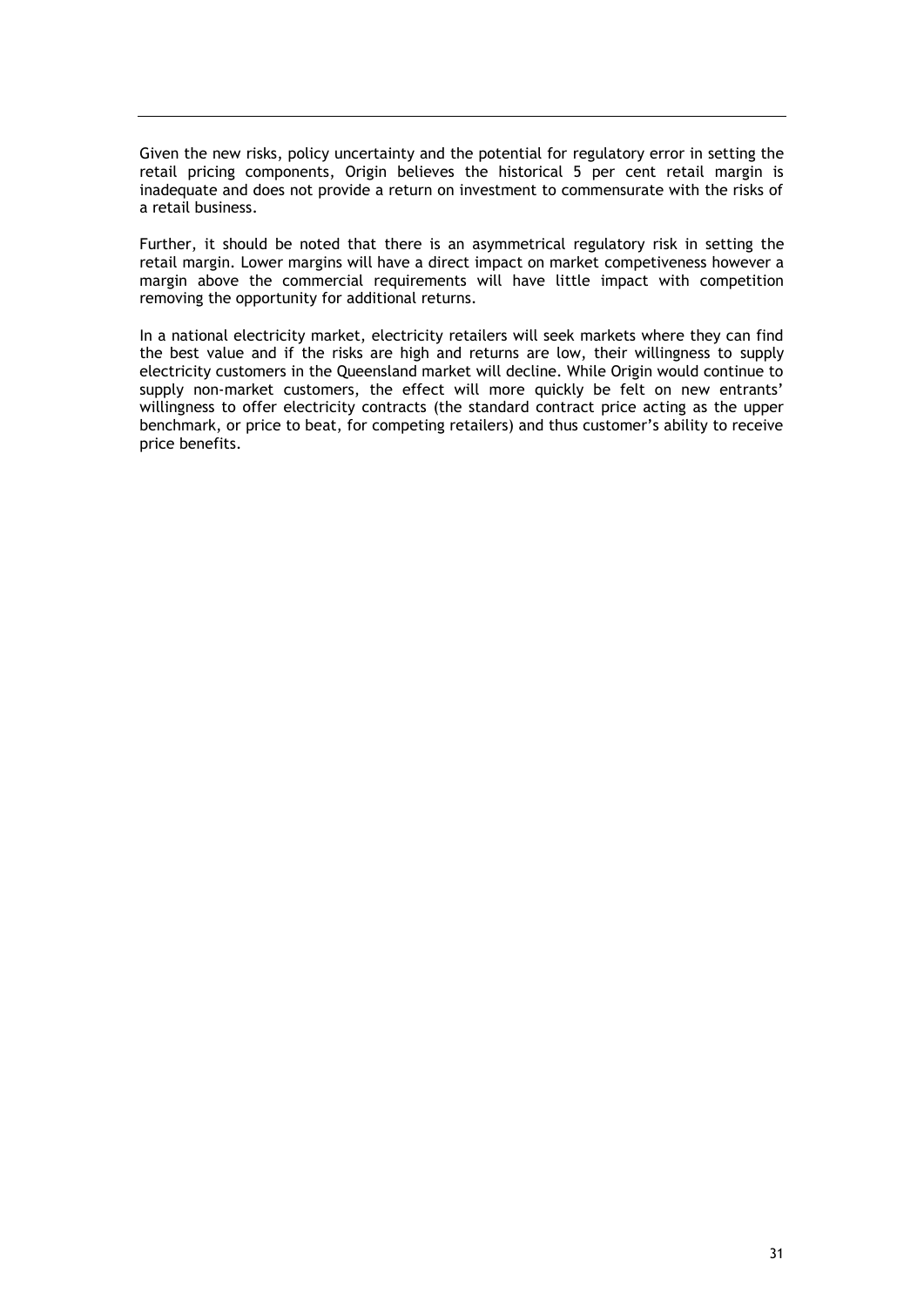## <span id="page-34-0"></span>**5. Setting the R Component**

As the Direction requires the retail tariffs to be aligned with distribution network tariffs, the setting of an appropriate R cost component to apply to each network tariff requires a calculation of how total energy and retailer costs are to be recovered from each customer groups to which the approved network tariffs apply. In order to ensure that retailers recover their efficient costs of providing retail electricity services, the R component for individual retail tariffs must also be cost reflective. This can be done by:

- allocating aggregate R costs to each customer group and then recovering those this cost in a manner that reflects how they are incurred; or
- allocating the average retail costs directly to each network tariff.

## <span id="page-34-1"></span>**5.1 Allocating R costs to customer groups**

**The QCA seeks stakeholders' views on the following:**

**How should the QCA allocate R costs to each customer group?**

**What information will the QCA require?**

**What other issues should the QCA be aware of?**

A necessary condition for cost-reflective pricing is that costs are recovered from each customer group on the basis of the driver or cause of the cost. For this process, Origin believes that attempting to allocate a specific total retail cost to each customer group is either unnecessary or of little benefit in most instances.

Given the QCA is predominantly setting regulated retail tariffs to apply to small customers then there is either little discernible variation in customer size, retail cost to serve or wholesale energy cost. Where such variations may exist there is often imperfect cost information so that any perceived benefits in enhanced cost reflectivity through estimating this variation will be outweighed by data errors.

For example, the cost of supplying energy to a particular group of customers will depend on the load profile of that customer group so the costs to retailers of supplying customers with a peakier load profile will be different from the costs of supplying customers who have a flatter load profile. However, in order to allocate energy costs to reflect these cost drivers, individual load profiles would need to be constructed for various tariff groups. This is untenable in most instances as Origin believes that estimating a suitable NSLP for the aggregate Small customer load will be difficult enough. As such, Origin proposes that the QCA focus on estimating a general and relevant retail component that can be applied to the calculation of the majority of retail tariffs.

In some instances, there is an obvious and easily identifiable variation in retail cost or wholesale energy cost for a group of customers. In these cases, Origin supports separately estimating and applying this retail component.

Origin believes these instances should be limited to the controlled load customer groups which may vary from the general retail component due to:

- retail operating cost being shared across the controlled load tariff and the domestic tariff; and
- the load profile for controlled load customers being significantly different from the NSLP and clearly identifiable.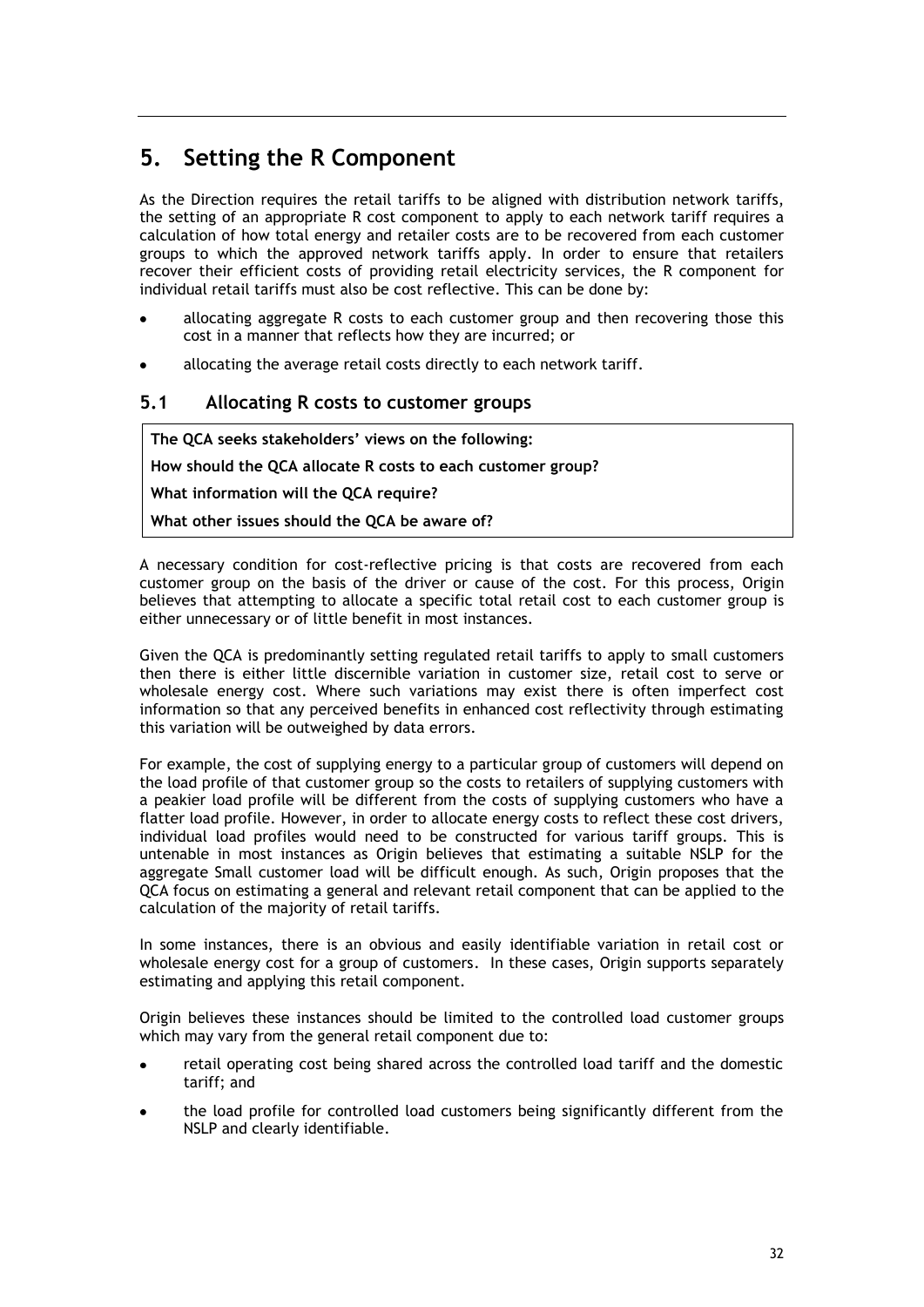## <span id="page-35-0"></span>**5.2 Determining the Fixed and Variable R Components**

**The QCA seeks stakeholders' views on the following:**

**How should the proportions of fixed and variable energy costs be determined?**

**How should the proportions of fixed and variable retail costs (operating costs and margin) be determined?**

**How should the QCA establish a time-of-use R component for residential customers with appropriate metering?**

**How should the QCA set the R component for customers with accumulation meters?**

**What information will the QCA require to set the R component of each tariff?**

**What other issues should the QCA be aware of?**

Origin believes the following tariff principles need to be considered in relation to retailer tariffs:

- Each retailer tariff should recover Origin's controllable costs in relation to the sale and supply of electricity to a particular segment  $-$  this should ensure that there are no cross-subsidies between customer segments;
- Costs driven by customer numbers should be recovered by supply charges  $-$  this ensures that, in relation to the recovery of these costs, when average demand is lower than expected Origin is not disadvantaged and when average demand is higher than expected customers are not disadvantaged. It is also an important foundation for ensuring that the percentage margin is similar between customers on the same tariff but with differing levels of consumption;
- Costs driven by volume should be recovered using variable (\$/MWh) charges  $-$  this is a straightforward user-pays approach; and
- the retail margin should be recovered by applying the similar percentage to the costs allocated to each tariff component  $-$  this should ensure that the retail margin received from high consumption customers is similar in percentage terms as that from low margin customers.

As such, Origin proposes that the QCA mimic the methodology used by IPART to a large degree and allocate:

- energy costs on a variable basis;
- retail operating costs as both fixed and variable costs using a benchmark overall split such as 75 per cent fixed and 25 per cent variable;
- customer acquisition costs as a total fixed cost; and
- retail margin on a fully variable basis.

Given all these cost elements will be based on benchmarks or forecasts then there appears to be little benefit in attempting to allocate on a more precise basis across individual tariffs.

Origin also supports the premise put forward by the QCA that by keeping the cost allocations rather broad for the regulated tariffs, it will provide the opportunity for retailers to identify any customers or tariffs that it may be able to offer more adventurous or precise market offers.

Origin does not believe the approach to establishing a time-of-use R component for residential customers needs to be any different to the other retail tariffs or customer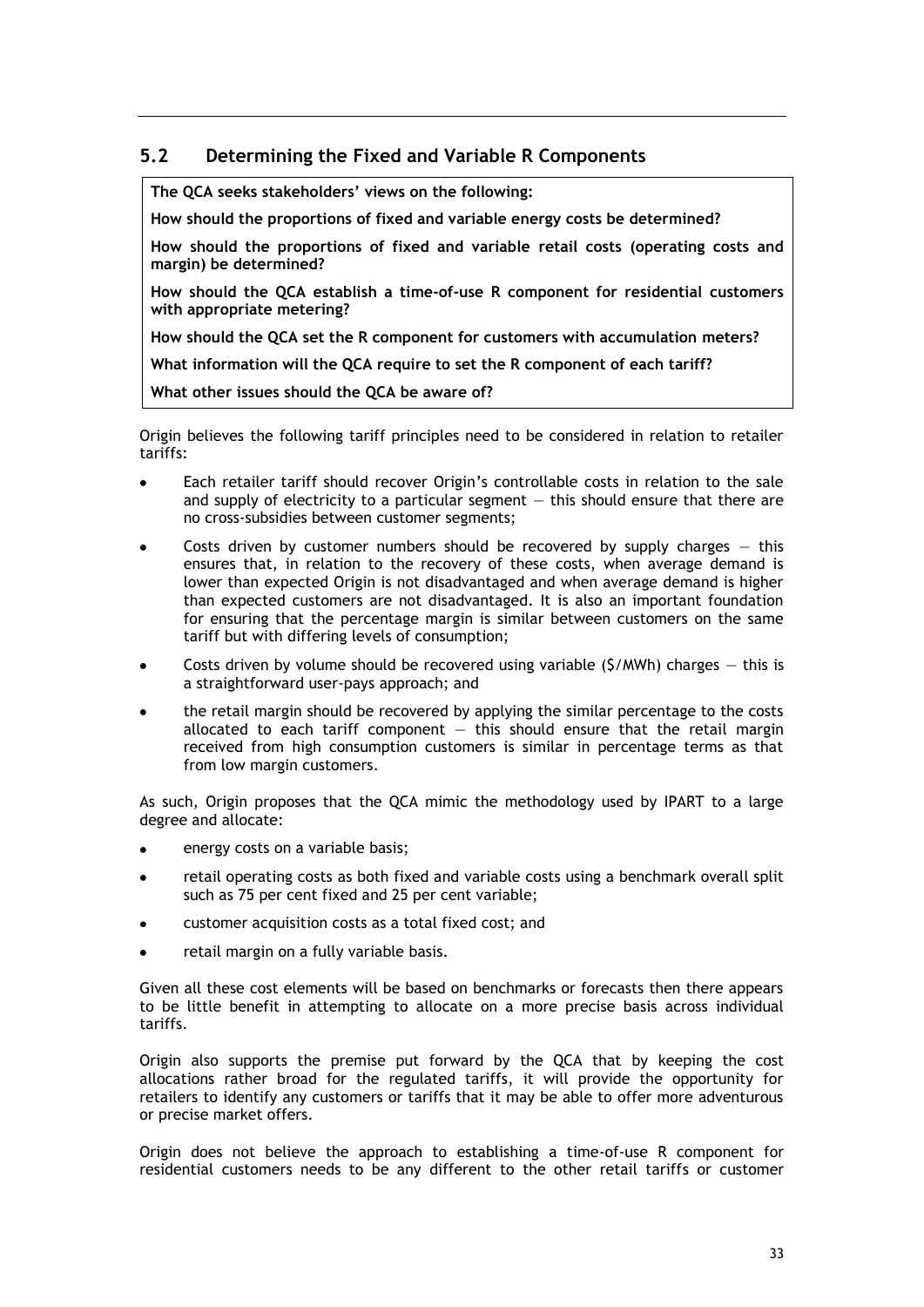segments. However, when determining the appropriate time-of-use R component, the QCA will need to consider which party will pay the installation costs for a time-of-use compliant meter and for retro-fitting the meter if the customer wishes to return to a standard tariff with an accumulation meter. Additional costs may need to be built into the R component to cover these specific costs.

### <span id="page-36-0"></span>**5.3 Transitional issues**

**The QCA seeks stakeholders' views on the following:**

**Given that prices will only be determined for one year at a time, how could the QCA mitigate the impact on customers of moving to new tariffs?**

**Is there any justification for determining prices for any customers on a less than costreflective basis in the first year?**

With any reform to regulated retail tariffs, there are always going to be customers that will experience either positive or negative impacts on their annual electricity bill. Tariffs will always represent the average cost to serve for a group of customers (with similar load profiles) and can never perfectly represent the cost to serve for all customers. Customers that see an increase in their annual bill have potentially been paying below the cost reflective rate while those that will see a decrease in their annual bill have been paying above the average cost of supply.

At this time, Origin has no specific comment on the likely impacts of higher electricity prices on different types of customers, but agrees that it is important to work to alleviate the impacts of higher electricity prices on specific types or segments (ie. pensioners). Origin does not believe that this issue should deflect from the objective of establishing efficient and cost reflective retail prices in 2012. If it is found that there are smaller residential customers that will see significant increases in their annual bill, Origin suggests that the Government may need to provide some sort of additional financial support to these low energy users to assist them transition to the cost reflective rate. This could be through enhancements to the Home Energy Assistance Scheme already operating in Queensland.

With the direct pass through of network charges, the transition should not be on the retail tariff component – retailers should be entitled to recover the full cost of supplying customers on the regulated tariff and any transition may deny those customers that have been paying an above average rate to see the benefits of the tariff reform.

The movement of customers from an obsolete tariff to an appropriate regulated tariff also needs to be considered. It is Origin's view that no transition should be required for these customers either as there are potentially a number of other appropriate tariffs that these customers could be supplied on. By their very nature, the tariffs became obsolete because it was deemed that there were other appropriate tariff categories that could suit the customer.

It is Origin's belief that customers need to see the full, cost reflective charge for their electricity consumption and this is even more important with the potential introduction of the carbon tax. If such a scheme is to have the desired impact on customer behaviour, actual prices need to be transparent.

Origin believes the key to managing customer expectations and impacts is providing sufficient notice to all parties that changes are occurring. If retailers are provided sufficient notice of decisions, they can identify and provide targeted communication to customers to notify them of the change. They could also provide consumers with measures that can be put into place to minimise any pricing impacts.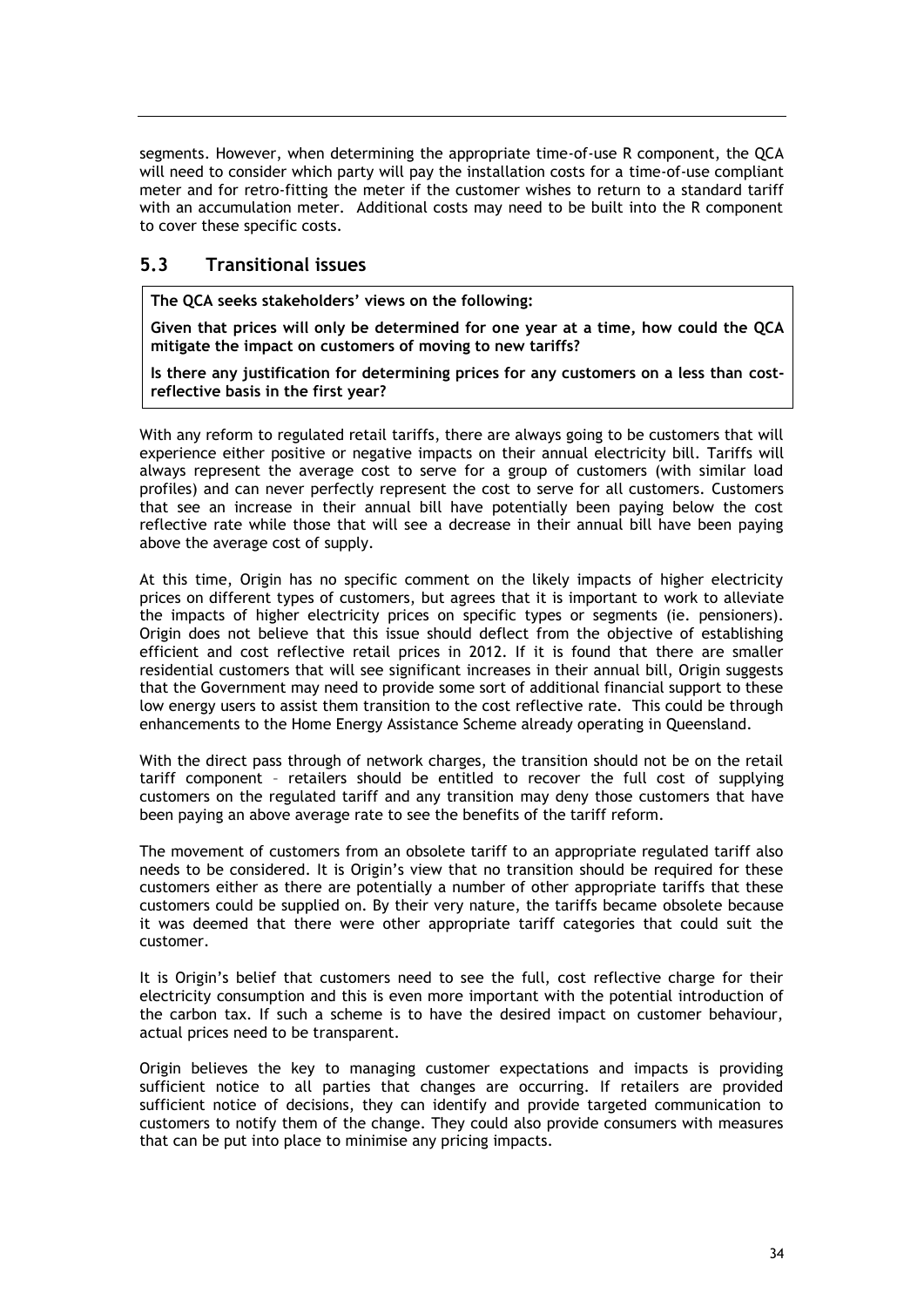## <span id="page-37-0"></span>**6. Uncertainty**

Retailers face inherent risks with regulated tariffs being set for a fixed period of time as the regulatory framework requires assumptions to be made regarding future energy costs, changes to retail costs and appropriate returns. These risks are the greatest for retailers supplying small standard customers on a regulated tariff as revenue is constrained by the level of the tariff.

The risks most relevant to a cost pass through provision are the non-systematic risks that can arise due to uncertainties around the introduction of unforeseen market events or policy developments such as a carbon tax, implementation of national energy consumer framework or Queensland specific green initiatives (ie. mandatory offering of a green product and greenhouse benchmarks on bills). Retailers incur real costs at the time the scheme or new regulatory requirement is introduced. This was evident in 2010-11 when substantial changes were made to the RET scheme during the year. There was a requirement for retailers to absorb these higher costs for a period of time which had the potential to significantly impact on a retailer's ability to financially survive in the electricity market.

**Is a mechanism required to account for the impact of unforeseen events on the R component of retail tariffs?**

**If so, should the mechanism apply to both the retail operating cost and energy cost components or just the more volatile energy cost component?**

**What specific events should be included or excluded?**

**Should a materiality threshold apply? If so, how should it be determined?**

**What other issues should the QCA be aware of?**

Given tariffs will be set on a yearly basis, Origin believes that a pass through mechanism in its true sense is not required as long as the QCA includes an allowance for:

- future events or changes to regulatory frameworks within an upcoming determination. That is, if there is a likelihood that a future event will occur, then forecast costs based on available data or benchmarks should be included within the next determination. If the costs allowed are found to be too high or low, then an appropriate adjustment can be made in the following year; and
- events that have occurred within the past 12 months. For example, if there has been an introduction of a new regulatory requirement, the costs should be included and adjusted upwards to take account of this event.

If the QCA does not adopt the above approach to account for both past and future events within an upcoming determination, then a cost pass through provision should be included within the pricing framework. Retailers should not be financially penalised for events that are out of their control and the risks should be shared between both retailers and consumers.

If a formal cost pass through mechanism is included, it should not be defined into specific pass through event categories. Categories such as regulatory reset event and change in taxes events are too narrow and do not encapsulate all the potential events that could occur. This is especially true with the myriad of market reforms that are currently occurring at a national level. For example, there are discussions regarding a national energy efficiency scheme, the introduction of a carbon tax and the move to a national consumer protection framework.